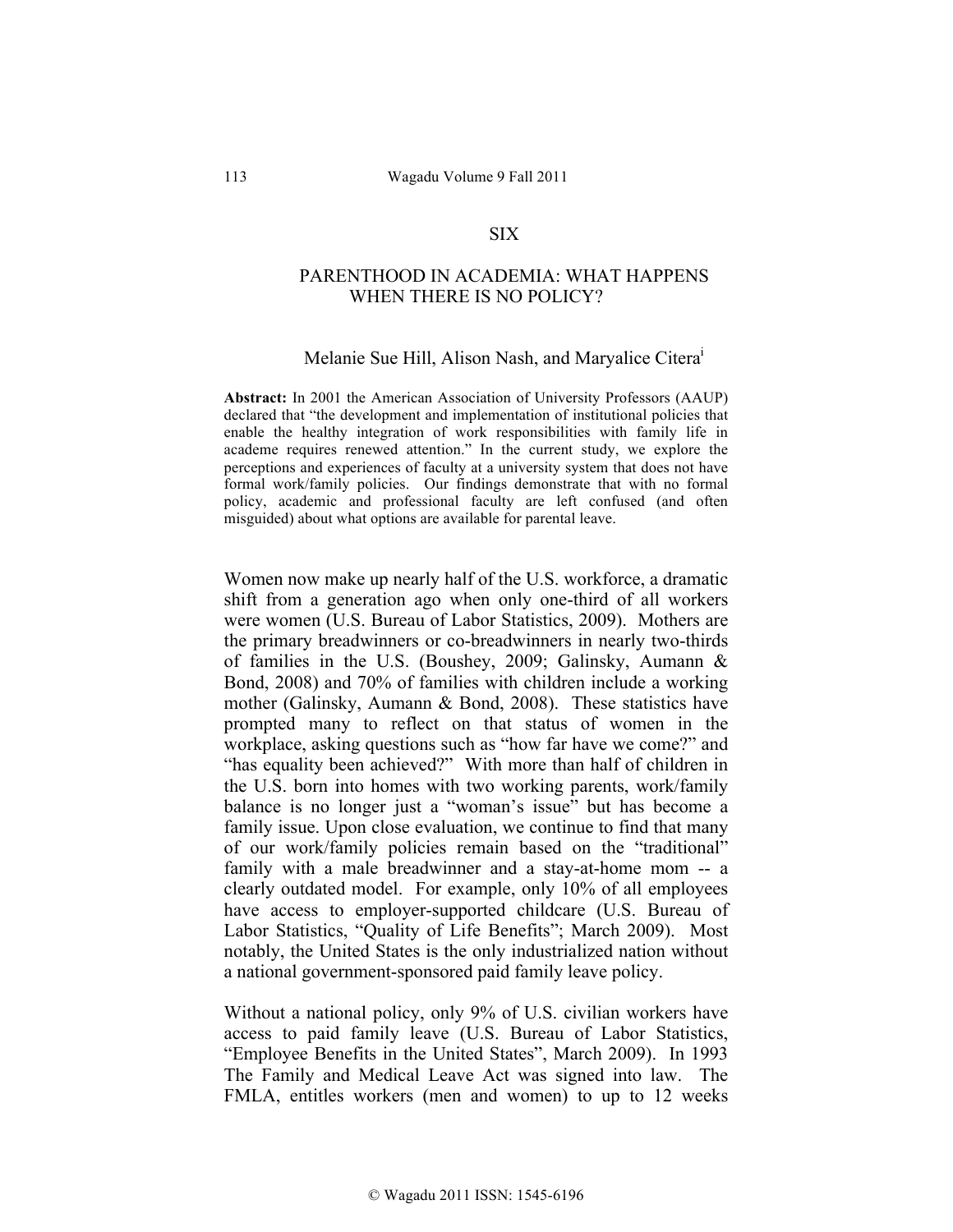unpaid leave for the birth or adoption of a child. While the passage of the FMLA was a step in the right direction, approximately half of all workers are not covered by FMLA because they haven't worked for their employer for a year, work for a company with fewer than 50 employees, or haven't worked enough hours to qualify for coverage (Waldfogel, 2001). Additionally, only 58% of qualified employees know of the FMLA (Commission on Family and Medical Leave, 1996). Moreover, many workers cannot afford to take an unpaid leave. Women still make roughly 79 cents for every dollar men make, even in female dominated jobs (Institute for Women's Policy Research, Fact Sheet, April 2009). For the nearly two-thirds of families in the U.S. where women are the primary or co-breadwinners, taking unpaid leave is often not a feasible option (Boushey, 2009; Galinsky, Aumann & Bond, 2008).

Despite the American Association of University Professors (AAUP) declaration in 2001 that "the development and implementation of institutional policies that enable the healthy integration of work responsibilities with family life in academe requires renewed attention," faculty and staff at numerous college campuses across the United States have continued to struggle to secure compassionate work/family policies. In a survey of 255 college campuses, Hollenshead et al. (2005) found on average only 25% of the schools provided women with paid maternity leave following the birth of a child that did not require women to use up their sick leave, disability leave, or vacation leave. Only 16% reported having a formal institution-wide policy for paid dependent care leave (most often for both men and women).

One thing that is consistent throughout the research is the need for universal, clear parental leave policies. Parental leave has not only been associated with greater infant health (breast-feeding, wellvisits, immunizations; Berger, Hill, & Waldfogel, 2005) and children's later cognitive development (Ruhm, 2004), but also with parental well-being (Hyde, 1995). However, faculty at universities without – and sometimes with-- clear formal policies are afraid to take a leave for fear of damaging their academic reputation. This is especially true in academic settings without formal work/family policies in comparisons to campuses in which there is a culture that explicitly supports work/life balance. Drago et al. (2006) found that faculty with children frequently engaged in "bias avoidance" to escape from real or imagined career penalties associated with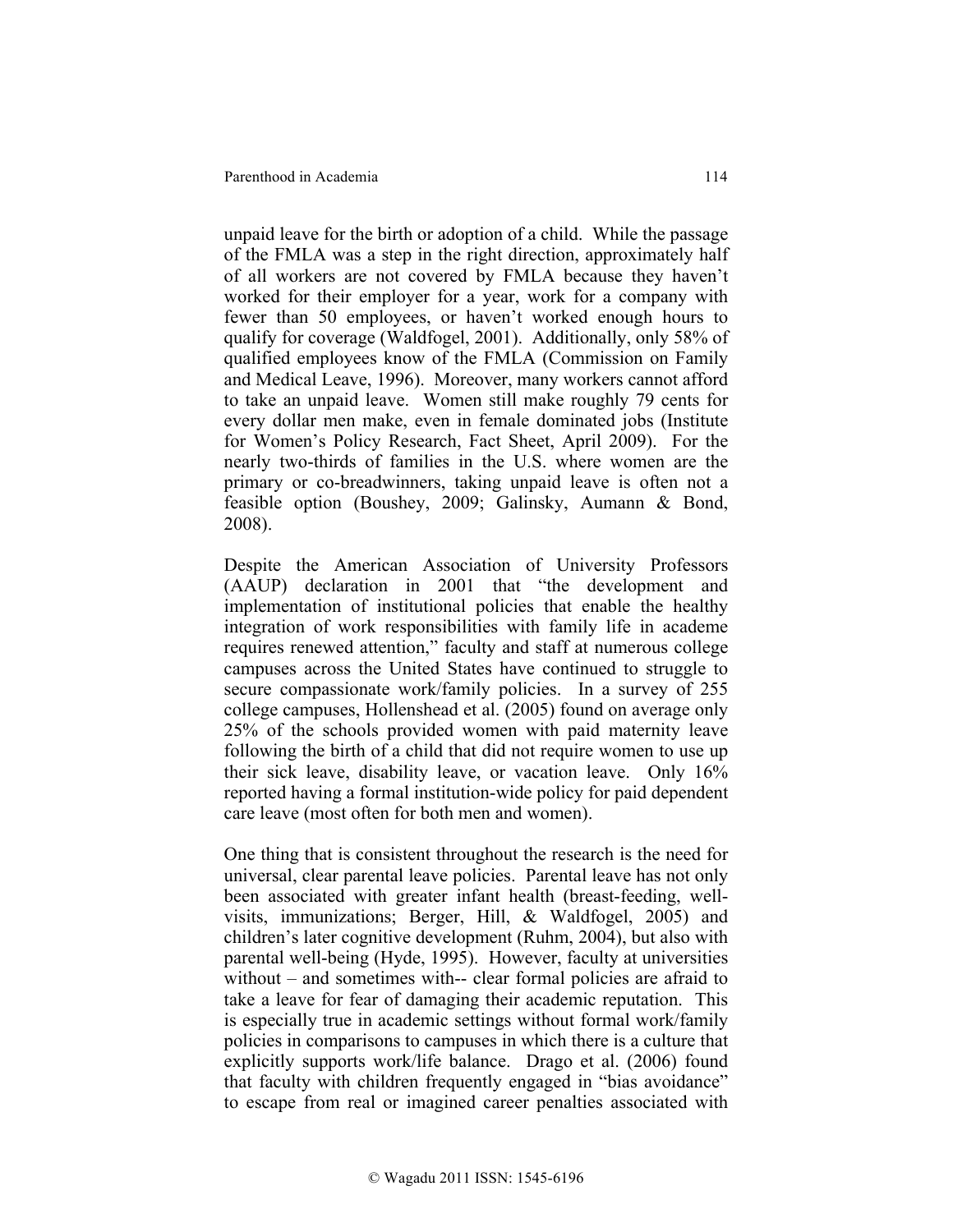using or even inquiring about family-leave policies, fearing that if they asked for accommodations they would not be considered serious academics.

While the lack of work/family policies affects both mothers and fathers, it seems to do so in different ways. For example, in differentiating between two primary forms of bias avoidance: "productive" and "unproductive" Drago et al. (2006) found men and women engaged in different patterns of bias avoidance. Productive avoidance bias, minimizing family commitments to meet work demands, seems to affect women more than men. For example, tenure-track women are more likely than tenure-track men to remain childless or single and are twice as likely as men to report they had fewer children than they wanted (Drago et al, 2006; Mason & Goulden, 2004). Unproductive bias avoidance is when faculty members engage in behaviors that hinder their ability to meet both work and family needs. Women were significantly less likely to ask for a reduced teaching load, parental leave, and to have their tenure clock stopped than men when they need it for family reasons out of fear that it would lead to adverse repercussions for their career. Fifty-one percent of faculty mothers reported coming back to work after having a child sooner than they would have liked because they "wanted to be taken seriously as an academic" (compared with 14.4% of fathers).

Several authors suggest that women's fears may be warranted, linking the limited availability of work/family policies to broader inequalities in women's status in academia (e.g., AAUP, 2001; Drago & Williams, 2000; Hollenshead et al., 2005). For example, research has found that while PhDs are increasingly being awarded to women (Galinsky, Aumann & Bond, 2008), women are consistently under-represented among tenured faculty (AAUP, 2001; Glazer-Raymo, 1999). In a longitudinal study of over 34,000 doctoral recipients, Mason and Goulden (2002) examined whether family-friendly accommodations (or lack of) in academia contributed to the disproportionate representation of women in tenure-track positions. Overall, Mason and Goulden found that for women, babies do matter. Women who had children early in their careers (within 5 years of obtaining a Ph.D.) were far more likely than all others to find themselves in non-tenured teaching positions (e.g., adjuncts, lecturers), rewarded with less pay and fewer benefits. Tenure-track women, across various disciplines, who had children early in their careers, were less likely than their male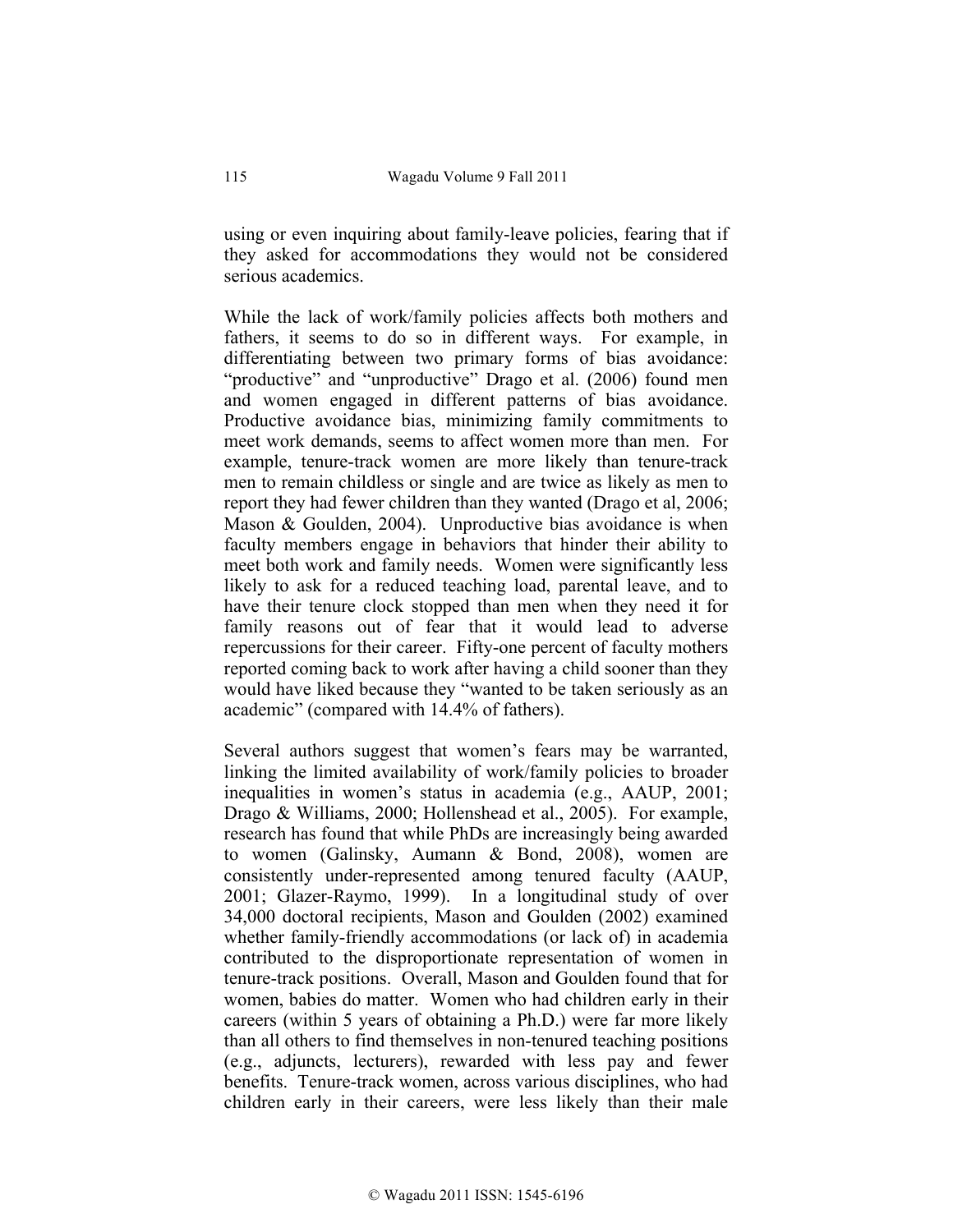counterparts with children to achieve tenure (56% of women, 77% of men who had babies early on in their career earned tenure within 14 years of receiving their PhD). In contrast, men who had babies early on in their career were actually more likely to achieve tenure than everyone else (38% more than women counterparts with children and 6% more than male counterparts without children).

Since the academic structure was built with the traditional male scholar in mind, it does not take into consideration unique dilemmas that female scholars face. In particular, the tenure timeline coincides perfectly with women's prime childbearing years leading some women to feel forced to choose between their academic career and having children, or struggle to balance the intensive work required to establish an academic career with the all-encompassing requirements of being a new mother. While women are increasingly represented in the paid workforce, they continue to do more housework and childcare than their male peers, regardless of how many hours they work for pay (Heath, Ciscel, & Sharp, 1998). Women with children report spending over 100 hours each week on professional, caregiving, and housework responsibilities, compared with 85 hours each week for men with children (Mason & Goulden, 2004). Such research illustrates one of the ways women are "disproportionately affected by conflicts between the ideal academic career trajectory and family needs" (Hollenshead et al., 2005, p. 42).

In addition, many mothers face the unique physical realities of childbirth and breastfeeding. The lack of a national paid parental leave policy means that many mothers who are still breastfeeding do not have the option of remaining home with their infants. The recently released extensive report *The Surgeon-General's Call to Action to Support Breastfeeding* (U.S. Department of Health & Human Services, 2011) promotes breastfeeding for a variety of reasons, from the health of the baby and mother to economic concerns. Thus, mothers are given the message that to be good mothers and responsible citizens, they should breastfeed their infants. Yet without paid leave, mothers who are breastfeeding may need to return to work very soon after giving birth. They must then figure out a way to incorporate breastfeeding and/or pumping their milk into the midst of their workday.

On the state level, there are laws that are designed to support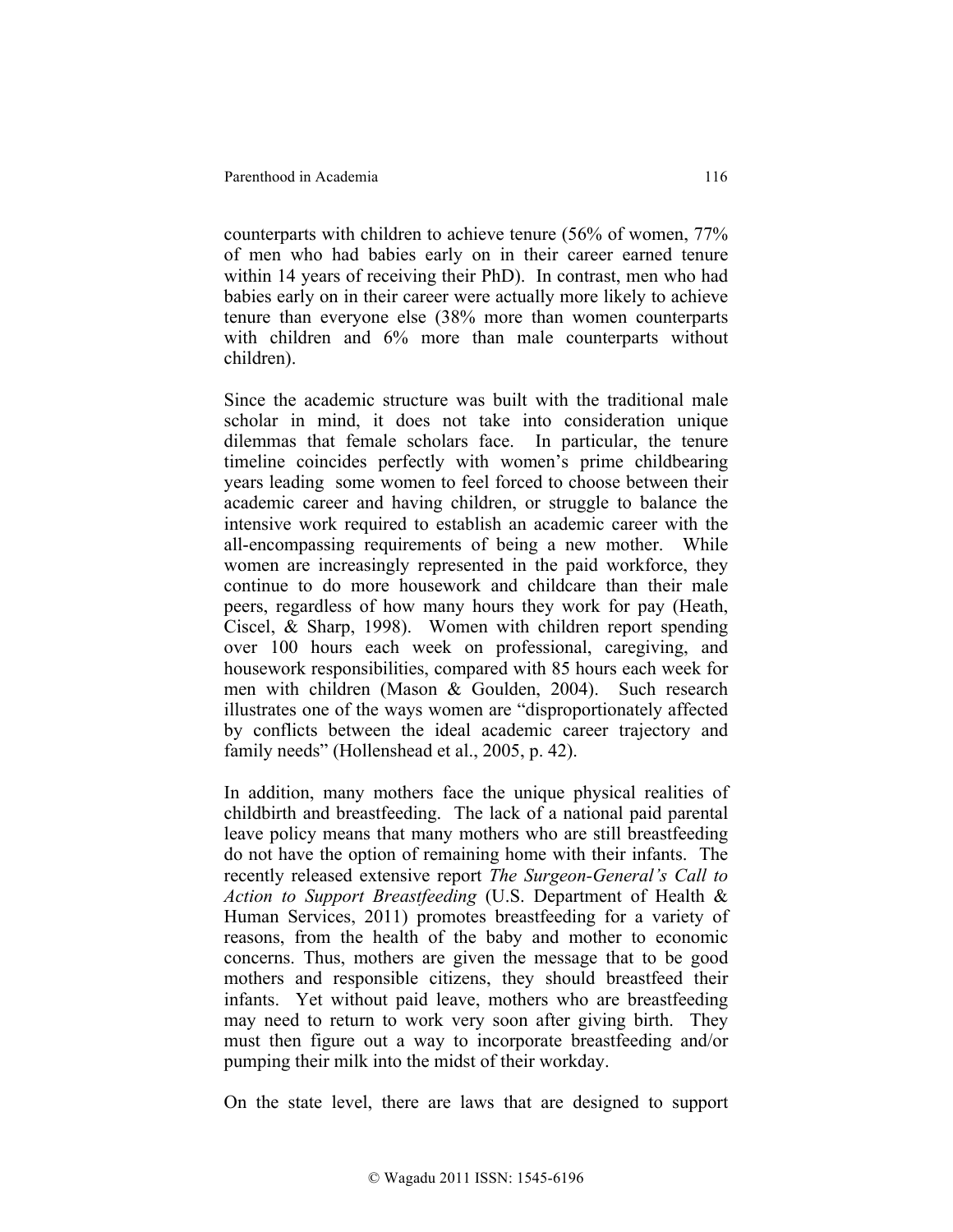lactation in the workplace. All but one state (Nebraska) have legislation allowing breastfeeding in public places. Fifteen states, including New York, have legislation mandating employer lactation support (Center for Disease Control, 2009). The laws in New York State regulating breastfeeding permit breastfeeding in public places, excludes breastfeeding of infants from exposure offenses, prohibits discrimination against breastfeeding mothers, and states that "employers must allow breastfeeding mothers reasonable, unpaid break times to express milk and make a reasonable attempt to provide a private location for her to do so." (National Conference of State Legislatures, 2009). It is unclear whether or not New York State breastfeeding laws provide sufficient support for lactating mothers in academia.

In the current study, we explore faculty perceptions and experiences in a university system that does not have formal work/family policies. We were interested in how much faculty know about what is (and, perhaps more importantly, what is not) available in terms of family leave. What creative accommodations do faculty with children make and what are the costs to these special arrangements? Are there differences between the knowledge and experiences of male and female faculty with regards to negotiating leave? Without paid leave, how do women recover from childbirth and breastfeed their infants? Do New York State lactation laws provide sufficient support for breastfeeding faculty mothers? To answer these questions, we focused on three issues: 1) faculty members knowledge about the family leave policies at their institution, 2) their experiences in juggling work and caring for newborns or newly adopted children, and 3) the experiences of mothers who faced the tasks of recovering from childbirth and breastfeeding and/or pumping while attending to their careers.

## **Method**

In order to undertake this study, qualitative methods were employed. Participants were assured of anonymity and regular check-ins with participants and researchers were conducted.

# *Participants.*

Academic and professional faculty at the State University of New York at New Paltz were surveyed regarding their attitudes towards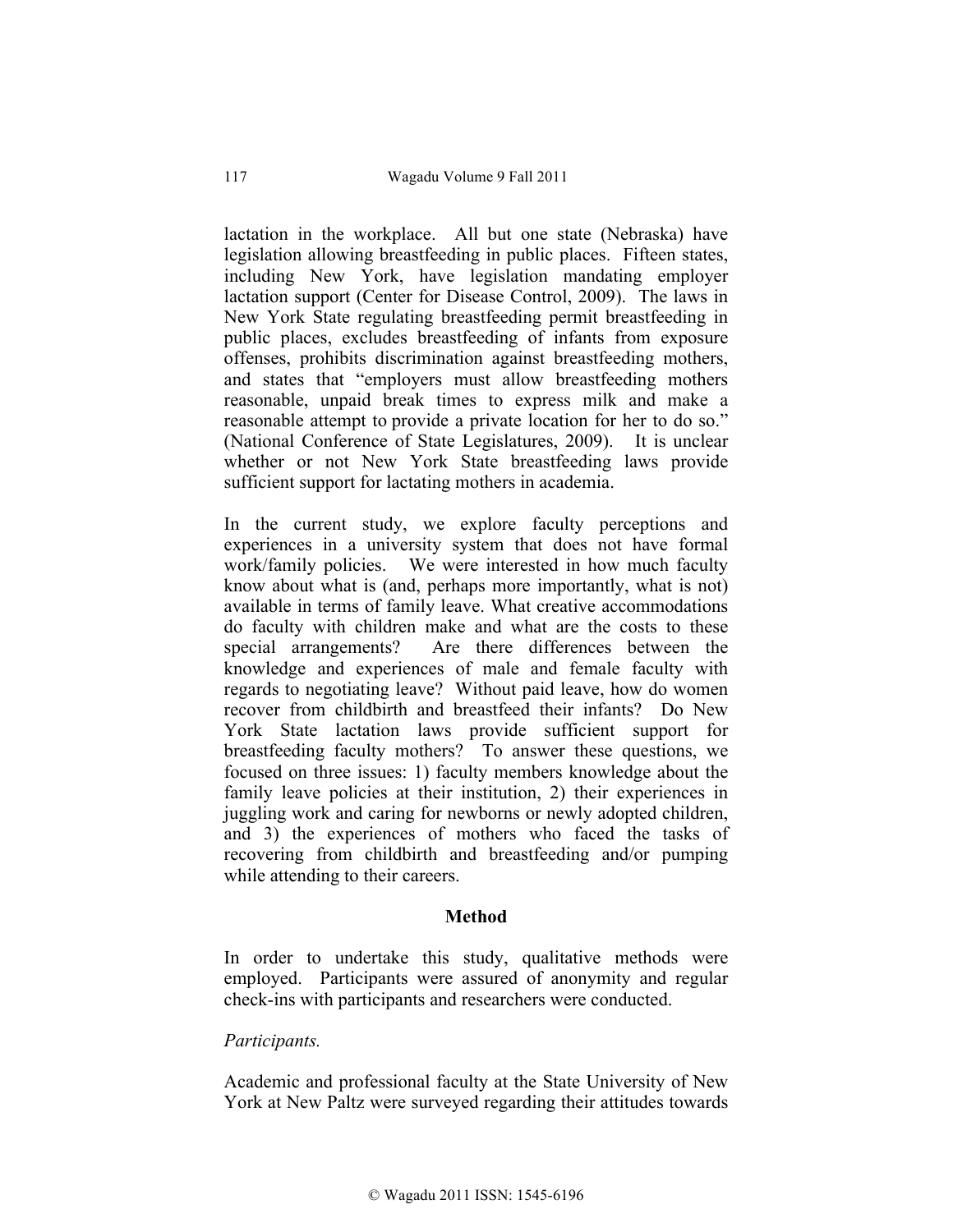and experiences with the university's parental leave policies and practices. Eighty-eight academic and seventy-three professional faculty members participated in the survey. The majority of respondents were female (72%), and were parents (69%). Of the parents, more mothers (72%) than fathers participated. Of the parents who were academic faculty (n=56), 33% were tenured, 35% untenured, and 16% were not on a tenure track. Of the parents who were professional faculty (n=52), 28% were permanent employees and 38% were term employees.

### *Procedures and measures*

An email describing the purpose of the study was sent to all faculty and professional staff, inviting them to complete an online survey using SurveyMonkey. There were two versions of the survey--one for academic faculty and one for professional faculty. Both versions contained items that assessed two major areas: 1) clarity of policies and 2) parental/maternity leave experiences. To assess clarity, all of the participants (N=159) were asked questions about their knowledge of what parental-leave policies existed on our campus, and the perceived clarity of these policies. Participants who were parents and had experiences with taking parental/maternity leave (N=110) were additionally asked how easy it was for them to find information about parental leave policies, whether or not they received conflicting information about what options were available, the length of leave they took, and their satisfaction with their leave. We also asked parents how much the goodwill of their chair/supervisor and co-workers influenced parental accommodations and how much their tenure status influenced their ability to negotiate a leave. Finally, to highlight one of the unique obstacles faced by many women, we included questions pertaining to the experiences of mothers who returned to work while still breastfeeding.

For each issue, we asked questions in two formats: 1) Questions in which answers were based on a Likert Scale so that respondents rated how strongly they agreed or disagreed with particular statements, and 2) open-ended questions that allowed respondents to use their own words to describe their beliefs about policies and their experiences in trying to meet the competing demands of their new babies and their academic careers. In line with feminist research methodology (Rheinharz, 1992), our goal was not only to summarize perceptions of policies, but to give our participants a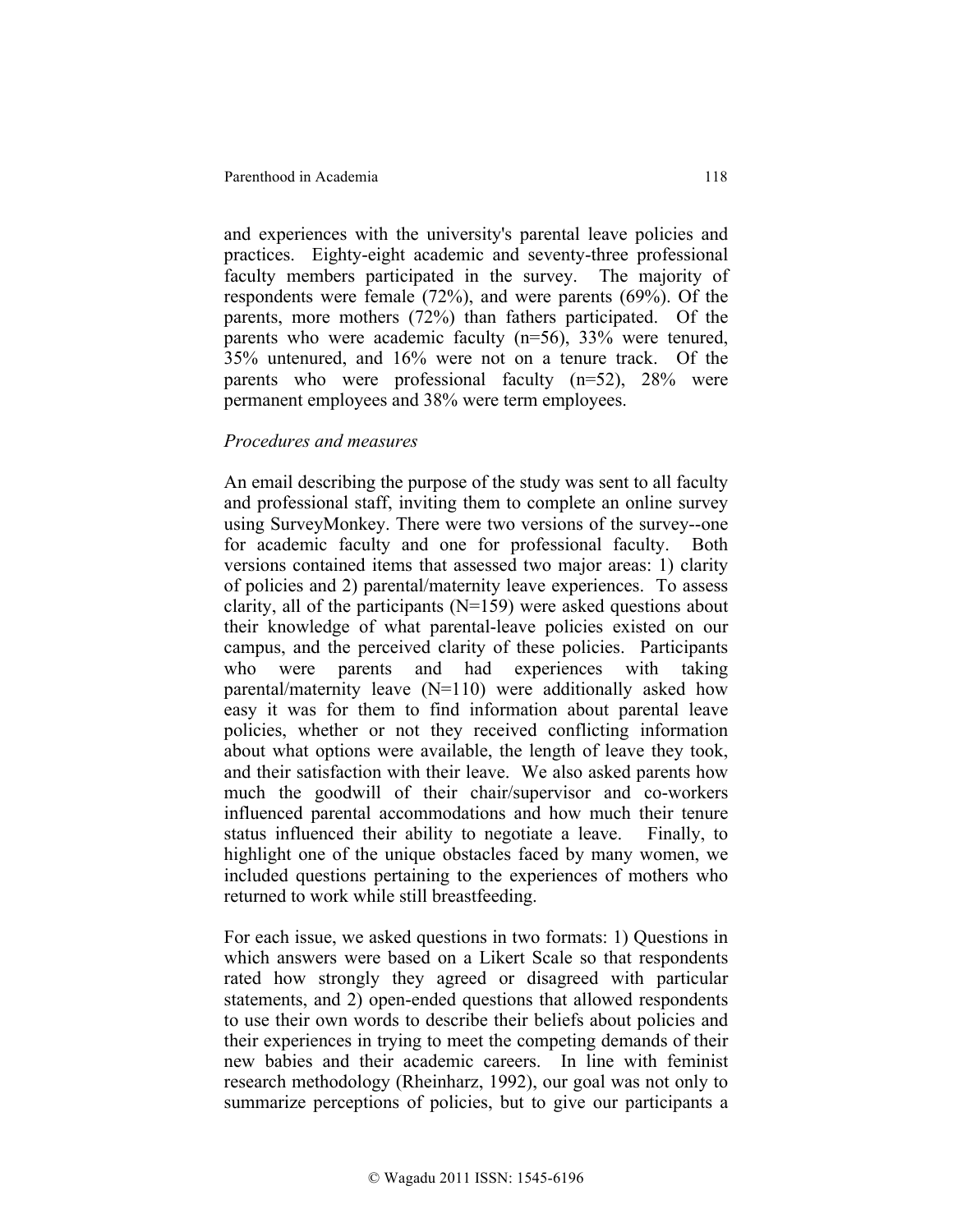voice and to value their subjective experiences with the goal of changing social inequality.

### **Results**

#### *Clarity of policies.*

Most participants indicated that the university's policies for maternity and adoption leave and accommodations for parents were unclear. Misunderstandings were revealed in their responses when asked to identify all of the options that were available to someone taking a leave for the purposes of child birth: 42% thought that the use of sick days was required, only 44% understood that unpaid leave (such as FMLA) was an option, and 27% were under the mistaken belief that 6 weeks of paid parental leave was available. Approximately one third reported that they did not know what options were available. No significant gender differences were found.

Parents reported a similar lack of clarity when seeking information about their parental leave options. Only 11% of parents, women and men alike, reported that finding information about parental leave policies was easy. Twenty-six percent of the respondents reported receiving conflicting information about what leave options were available. Open-ended responses further support the conclusion that parental leave and accommodation policies lack clarity:

- Didn't realize that six week paid leave required you to use sick days (female, academic)
- Sick time could not be used as maternity leave so I had to apply for a sabbatical (female, academic)
- No one seemed to know human resources and the union provided different answers (male, academic)
- Three different people in HR gave me three different answers about how I was supposed to charge my time off and if I would be eligible for health benefits if I wasn't charging full sick leave (female, professional)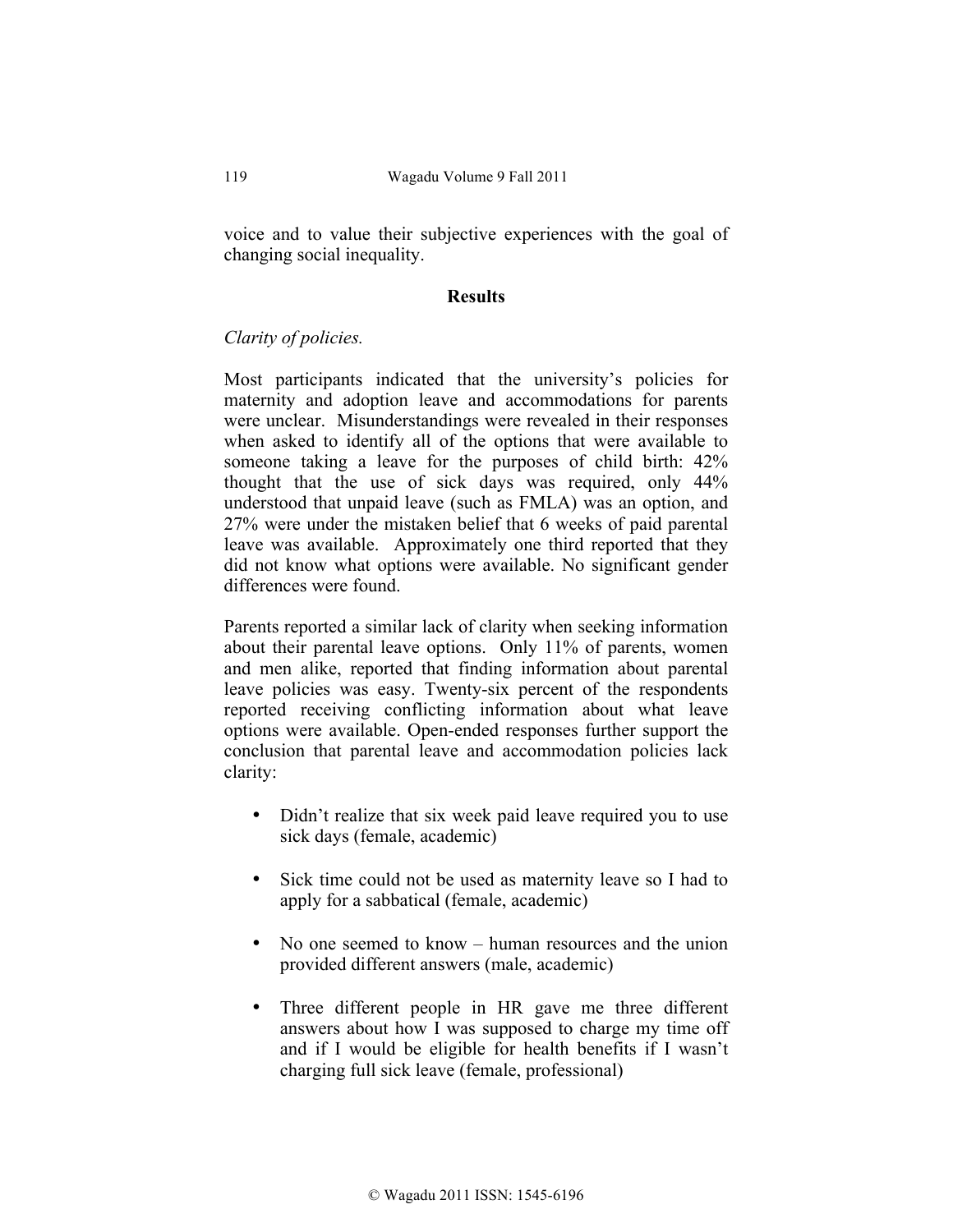Parenthood in Academia 120

• I got different answers from different offices (male, professional)

### *Parental/Maternity leave experiences*

*Length of leave.* As can be seen in Figures 1 and 2, the amount of time that mothers and fathers took for leave varied considerably, ranging from no time to almost a year. The modal leave was 12 weeks; however there was very little consistency in the length of leave taken overall. On average, professional faculty took significantly ( $t$  (41) = 2.05,  $p=0.046$ ) longer leaves in weeks (M= 18.52) than academic faculty (M=10.2) (See Figure 3).

*Satisfaction with leave.* Nearly 50% of the respondents indicated that they were dissatisfied with their leave arrangements. Not surprisingly, given the differences in the length of their leaves, professional faculty ( $M=4.69$ ) were significantly ( $t(61) = 3.762$ , *p*=.000) more satisfied with their leaves than academic faculty (*M*=3.06). (No significant gender differences were found.). Openended comments illustrated the dissatisfaction some women in particular felt with the amount of leave they were able to take and the constraints they faced to taking adequate leaves. In examining the open-ended comments, it appeared that many mothers, both faculty and professionals, came back to work before they wanted to due to external constraints (e.g., financial needs, limited sick or vacation days, loss of health insurance) and social pressures (e.g., pressure from supervisor, concern for students, concern about not being taken seriously).

- I gave birth in mid May and did my final grading in the two weeks immediately after. I worked the semester, but HR required that I use my sick days through the "unofficial" end of the semester in June because I was apparently "unavailable." I didn't want to take the six weeks leave toward the end of the semester out of concern for my students. Nor did I want to use up all my sick days. HR seemed oblivious to my own personal sacrifices (I believe the stress of this arrangement contributed greatly to the postpartum depression I experienced). (female, academic)
- I wasn't able to take off enough time to recover from the birth much less find suitable day care for my child (a licensed day care can't take children under the age of 6 weeks). I couldn't afford to take unpaid leave and I was in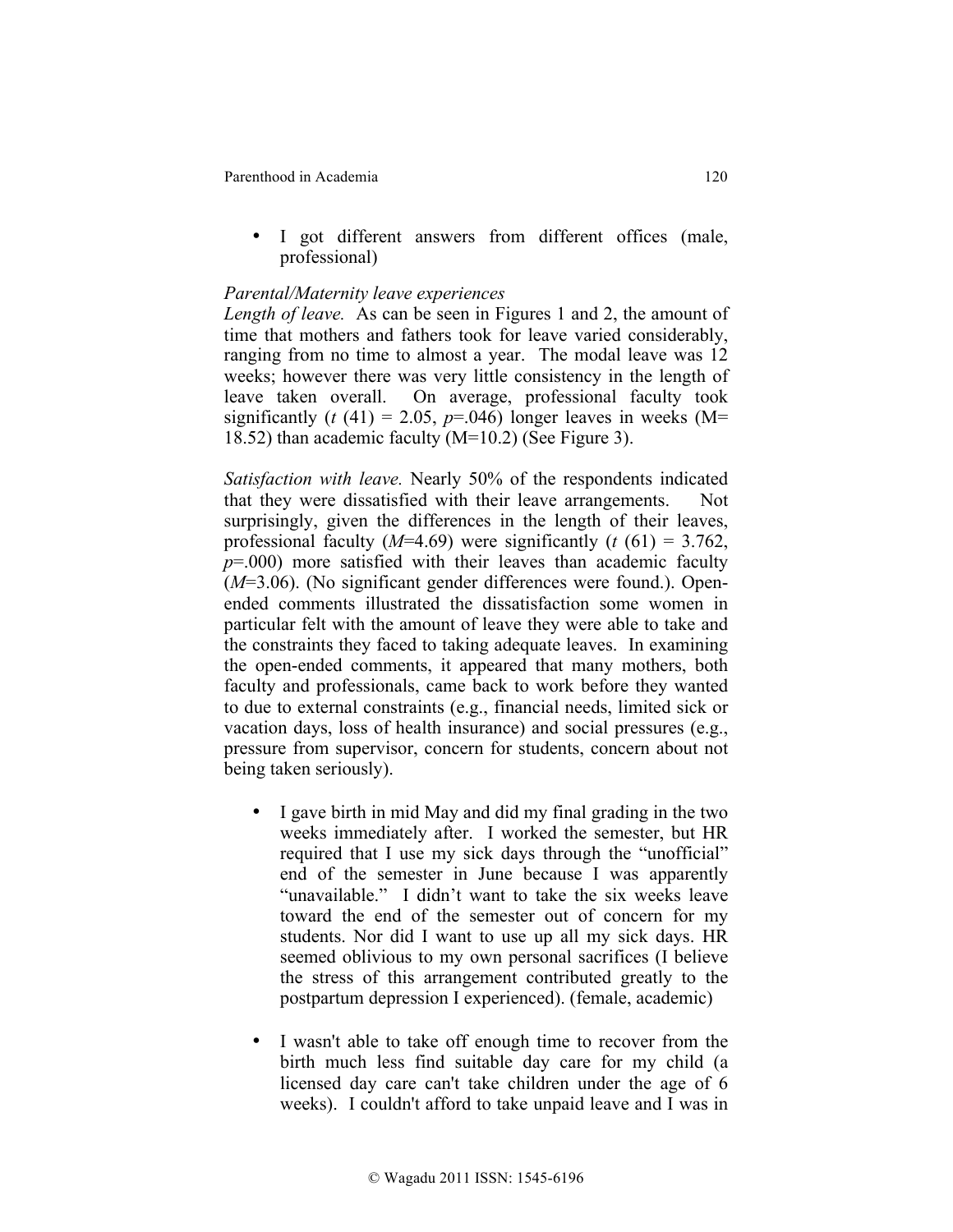my first year here so wasn't covered by FMLA. (female, academic)

- I could not even use my accumulated sick time as maternity leave. Since my daughter's birth occurred during my sabbatical, I had a double burden of proof in getting another sabbatical (female, academic).
- ... I had to come back sooner than I would have liked because no one was hired to replace me in my absence. (female, professional)
- The decision I made regarding taking time off was a result of not being able to afford another alternative and pressure from my supervisor to return to work as soon as possible. I had recently been promoted and had many new responsibilities. No one had been hired to do my work while I was away, it all waited for me to return. I still feel cheated because I was not able to spend very much time with my newborn and with my older child. (female, professional)
- Because I had to spend so much of my pregnancy in the hospital or on bed rest, I did not feel comfortable asking for additional unpaid leave (female, professional).

The fathers in our sample reported a lack of support for their role as a father from their colleges and superiors and regret at not being able to spend as much time with their newborn child as they would have liked.

- I would've liked to stay home longer with my wife and newborn (male, professional)
- My spouse shouldered nearly all of the child care responsibilities during the semester in which our child was born. I was unable to relieve her as much as she needed (male, professional).
- There was no recognition by my Chair, Dean, etc. that a male faculty member could have child care commitments. In fact, my Chair made a point of pointing out in a review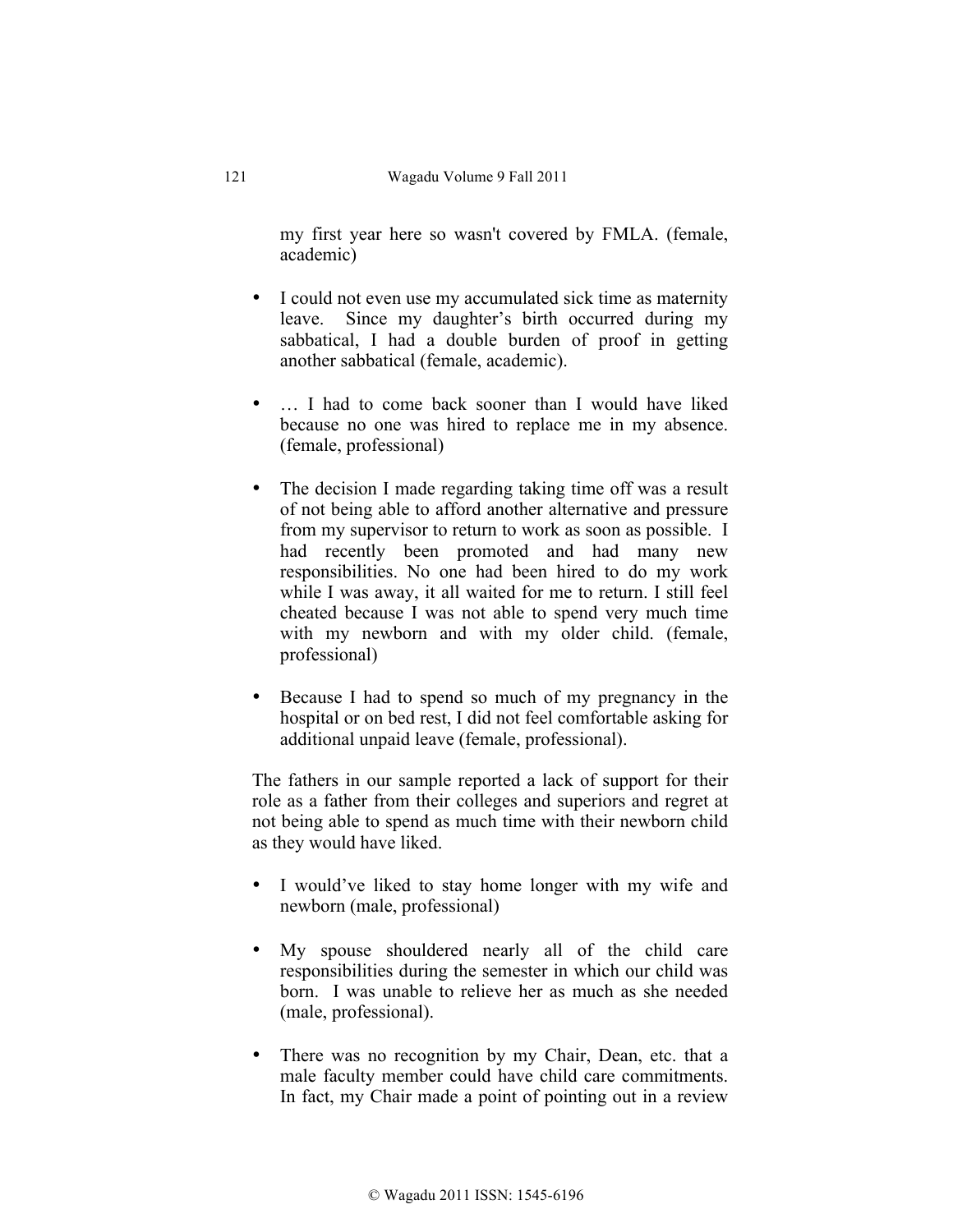letter about a female colleague that she has accomplished all she has in addition to 'providing primary care to a young child' while no such statement was made in my case even though I was providing an equal amount of care (male, academic).

I was basically on my own. There was no help on child care, no stated policy in the department about missing/covering classes, and I was given an overload my first semester and made responsible for teaching the largest course in the department. (male, academic)

A large proportion of the respondents (nearly 40%) indicated that not having tenure or permanent appointment influenced their ability to negotiate arrangements/accommodations related to their parental commitments. Seventy percent indicated that the accommodations they received depended on the goodwill of their supervisor/chair and 60% indicated it depended on the goodwill of their co-workers (no significant gender differences).

*Breastfeeding at the Workplace.* To understand the unique challenges for mothers who return to work while still breastfeeding, we included several Likert-type questions about breast-feeding in our questionnaire. The majority of our total sample (59% of parents & non-parents) disagreed with the statement "SUNY has clear guidelines for accommodating nursing mothers". Of the parents, 24 women reported that they breastfed their newborns (30.8% of mothers in our sample; 44.4% academic, 19% professional; *Χ2 (1)=5.87, p=.015.*). Of these women, only 20.9% found that it was easy to make arrangements needed to support breastfeeding. The majority reported that chairs/supervisors and their co-workers were neutral (neither supportive nor unsupportive) in helping make these arrangements.

To better understand how mothers managed the feat of combining breastfeeding and working away from home, we asked participants *"*What arrangements did you make so that you could continue to breastfeed your infant after returning to work?"Their responses revealed several challenges to breastfeeding/pumping milk at work: finding a private place, finding times to incorporate pumping into a work schedule, and dealing with embarrassment and discomfort about pumping at work.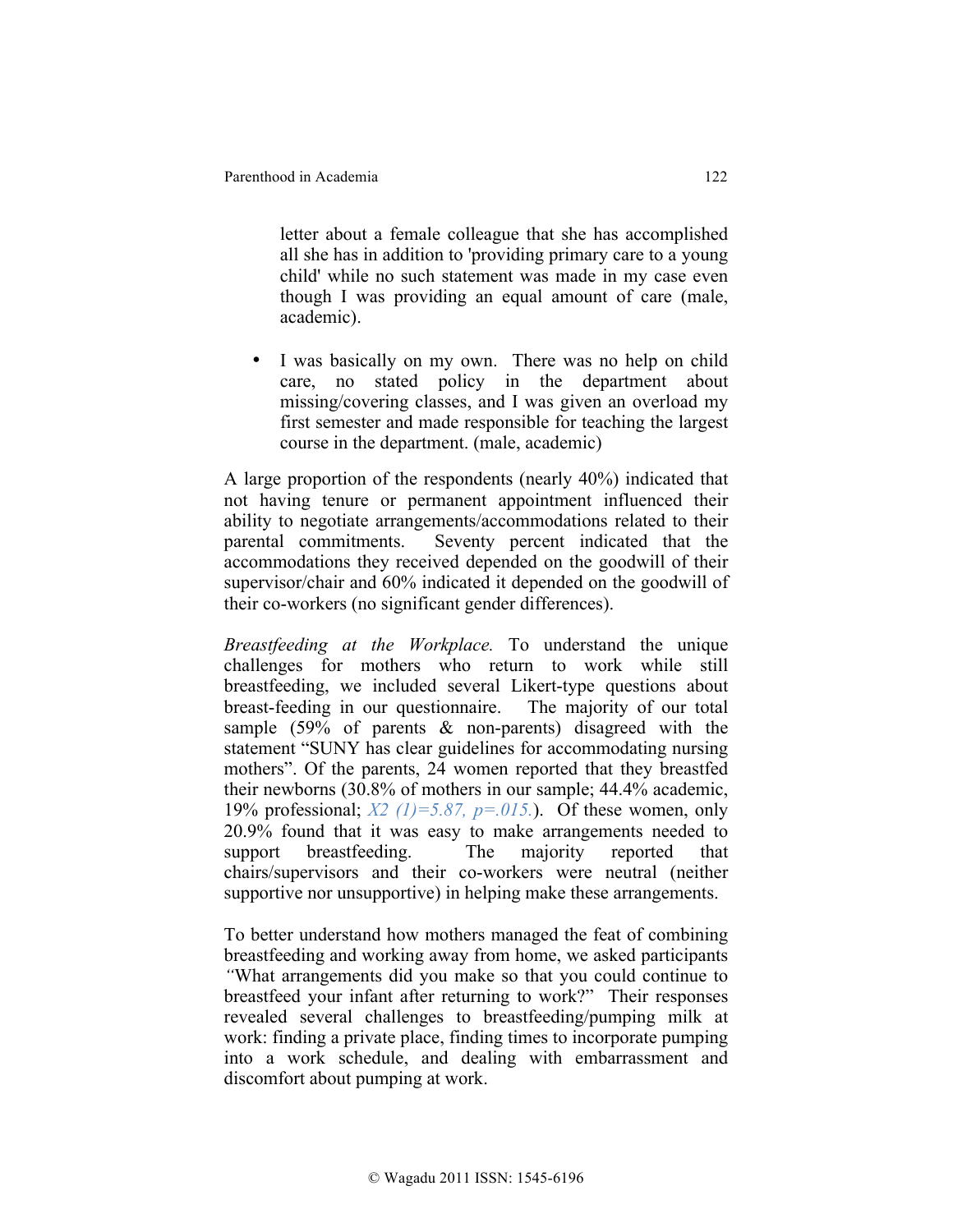The descriptions these women provided of their situations highlight the machinations that women must go through to juggle their parent and career roles. For example, some women described their struggles in finding a private space in which to pump breast milk. Those participants who didn't have a private office reported pumping milk in their car, in their research lab, or at home before and after work. Others reported feeling too embarrassed to pump milk at work. Similarly, participants talked in depth about their struggles finding time to pump breast milk or nurse their newborns. Many of these struggles resulted in women experiencing diminished milk or discontinuing breastfeeding earlier than they would have liked due to the difficulties in making it all work. Below are some sample comments:

- I fed, sped to work for 4 hours and sped home again full and uncomfortable. (female, academic)
- My office is private...I pumped there, but not frequently enough because I fit the pumping times to breaks between our three-hour studio classes. I pretty much lost my milk during spring break when my daughter was about 5 months old. Very upsetting – in hindsight I would…leave my class to pump every 2 hours. Once when meeting a [female] colleague was pressing, we talked while I pumped. A bit ridiculous, but it worked. (female, academic)
- I was scheduled for two 3-hour classes back-to-back with 10 minutes in between. I had to end the first class 10 minutes early and start the second class 10 minutes late in order to make time to pump. On paper that sounds okay, realistically, I was always asked questions after class and never had 30 minutes. I fully believe this caused my milk supply to diminish and resulted in my son to stop nursing before I would have liked. (female, academic)
- I had to wean them to those hours when I was home. It was very tough. (female, academic)
- I would pump late at night, and early in the morning to cover the time when I was at work. I was exhausted until I stopped breastfeeding and switched to formula. I was only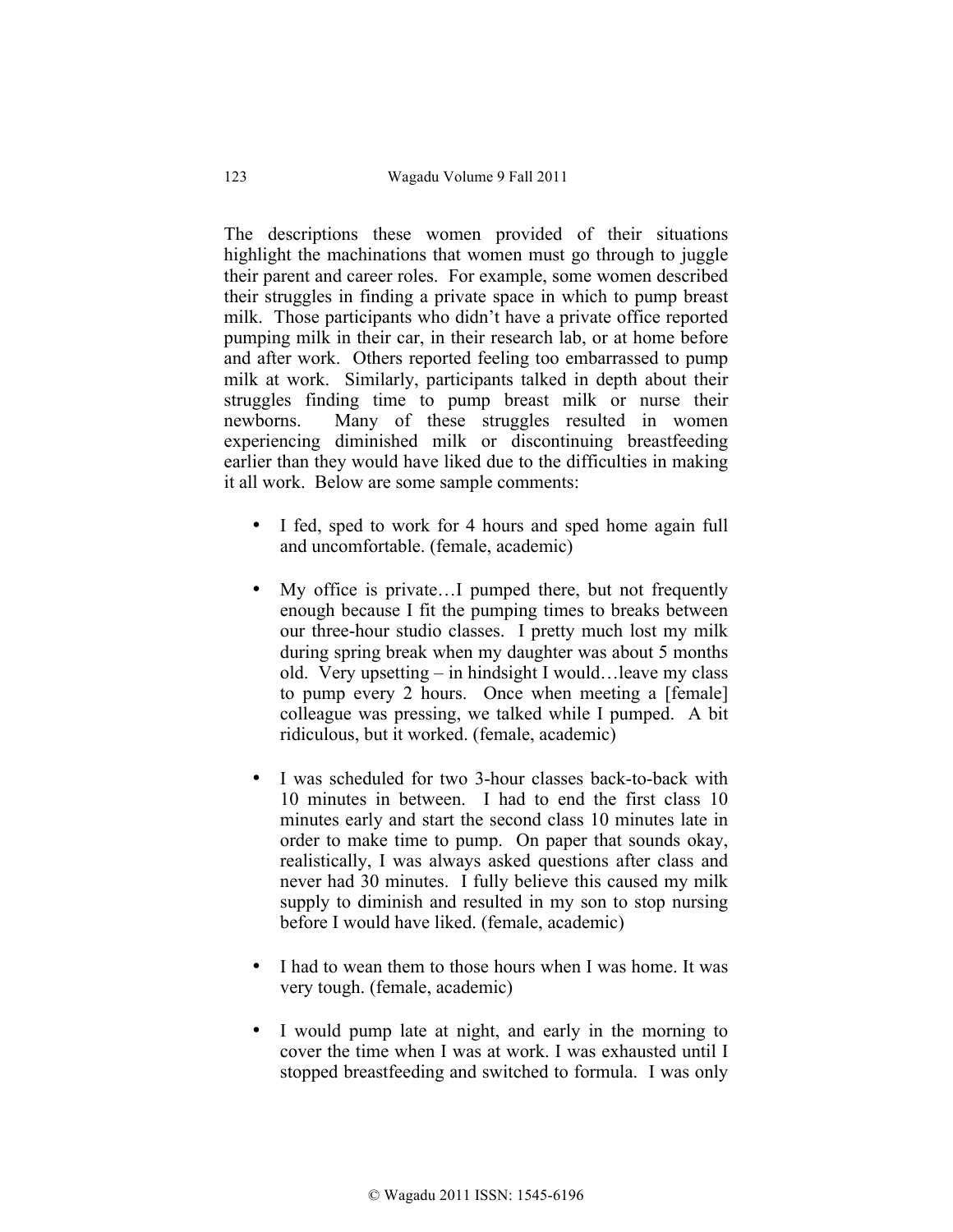able to continue breastfeeding for two months following my return to work. (female, professional)

- I was too embarrassed to pump breast milk at work. I breastfed part-time only  $-$  in the morning and a night. I kept the matter private. (female, professional)
- I do know a faculty member who was able to manage with a breast pump at work, but I did not have the flexible schedule or the privacy that she had. I managed with a breast pump at home to store supplemental milk for my son as long as I could. I did not discuss this with my supervisor or co-workers; I felt it was a private issue. (female, professional)

Women's responses reveal their determination to be good mothers and to do their jobs well in what is clearly an unsupportive environment. Neither adequate parental leave policies nor sufficient workplace lactation policies are in place. Thus, women often must return to work earlier than they want, often while still breastfeeding. Yet managing this in the workplace is extremely difficult. Not only do they face the challenge of finding a place and time to breastfeed or pump; cultural taboos lead to women's silence and embarrassment about their struggles. Many respondents wrote that they kept the matter private – feeling the need to be secret was yet another obstacle to balancing the demands of career and breastfeeding.

#### **Discussion**

Our study demonstrates that with no formal policy, faculty and staff are left confused (and often misguided) about what options are available for parental leave. Expecting parents are left scrambling to find accurate information and are often given conflicting information. The leaves they are able to arrange depend in large part on the goodwill of supervisors and colleagues, and are dissatisfying for almost half of the participants.

## *Lack of clarity*

A study conducted two short years after FMLA was enacted found that only 58% of qualified employees knew about FMLA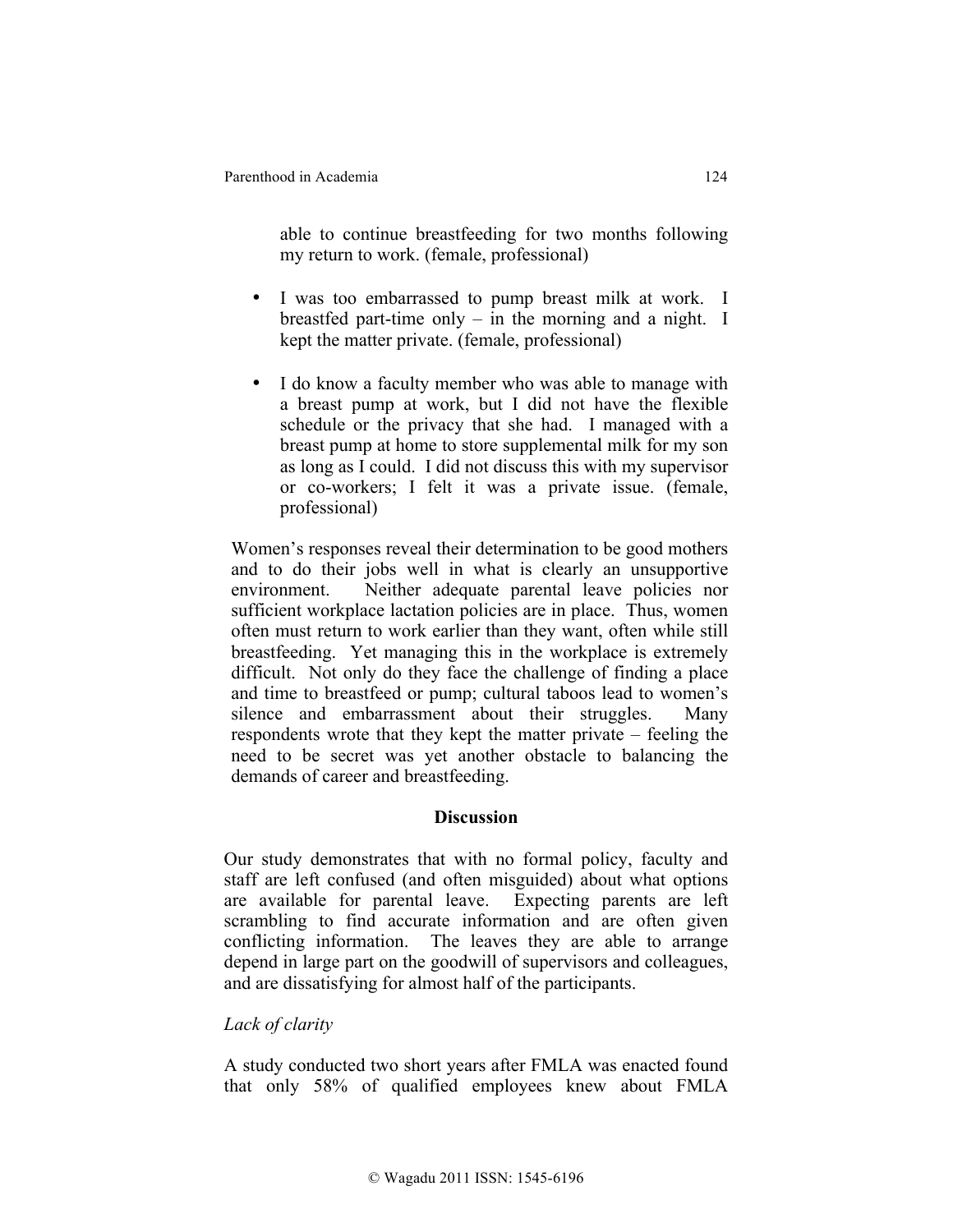(Commission on Family and Medical Leave, 1996). Apparently not much has changed in the intervening years. In the current sample, only 44% of academic and professional faculty knew that unpaid leave was an option, despite it being available through FMLA to all employees that have worked at the university a year or more. Even more startling is the fact that 30% of employees who thought that 6 weeks of paid maternity leave was an available option when, other than using sick days, no paid maternity leave is available at our university. Similarly, participants reported investing considerable amounts of their time seeking out information about their options (time that they could have been spending on their scholarship instead) and getting conflicting information from various sources on campus.

Formal work/family policies and informal options should be widely publicized. As Orloff (1993) argues, ignorance of social welfare policies (like the FMLA) can actually work to reinforce the social inequalities that such policies are designed to rectify. Informing relevant personnel (e.g., faculty/staff, human resources, chairs/supervisors) of the available parental leave policies not only improves the use of such policies but goes a long way toward creating a culture in which work/family balance is supported and all employees are valued. Universities could provide orientation sessions for new faculty members, training workshops for supervisors, and publish information about available leave options in faculty handbooks, through brochures, and on websites. Unions can also play an important role in informing employees about available policies and rights. Kramer (2008) found that employees who were members of a union were significantly more knowledgeable about their parental leave rights than nonunion members. By clearly publishing work/family policies we free up faculty to do their work, rather than wasting numerous hours researching and sifting through conflicting information and would hopefully avoid disparities in accommodations being offered.

## *Length of leaves*

Our participants reported a significant variation in the length of the parental leaves they took. Much of this variation can likely be attributed to the lack of a formal, uniform policy as well as differences in how successful individuals were in negotiating their own idiosyncratic deals. One interesting finding was the difference in leaves reported by academic and professional faculty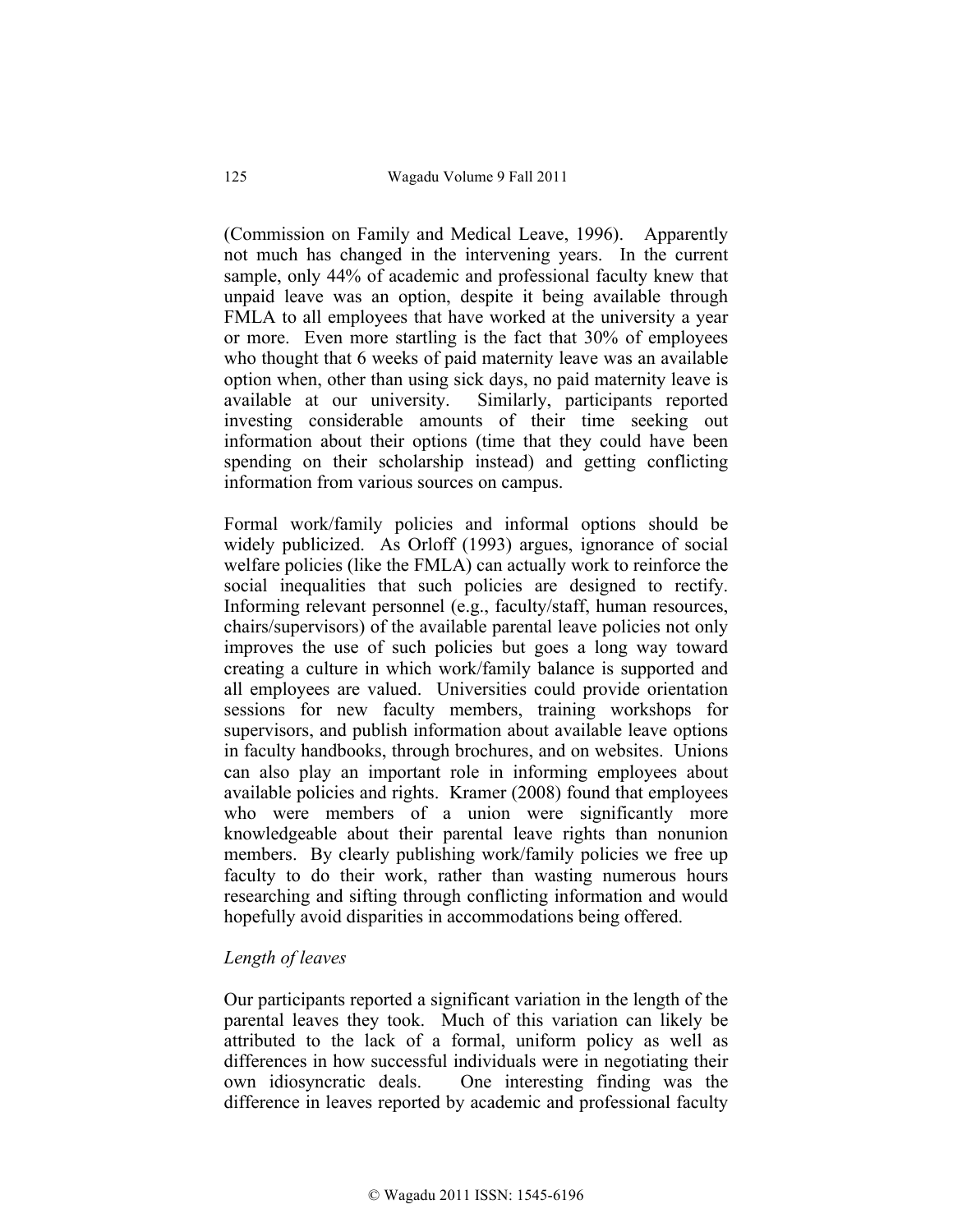with academic faculty reporting shorter leaves than professional faculty. It is important to note that the academic and professional faculty that make up our sample face different constraints related to taking a leave. When taking a leave, the professional faculty are able to use a combination of sick leave, annual (vacation) leave, and unpaid leave. Additionally, our university allows professional staff to "donate" vacation days to a coworker who is in need of extra days for a leave.

In contrast, academic facultydo not receive annual (vacation) leave and as a result they cannot participate in the "donation" of days. Further, the work life of academic faculty is structured around the academic calendar with a circumscribed commitment to students. Many academic faculty commented on the pressure to return to the classroom and their obligations to students. As one woman described, despite being required to take sick leave for the birth of her child, she still graded papers while on leave because of the academic expectations around her commitment to her students. Not only did she not get the time to spend with her newborn, she was penalized on top of this. In developing and implementing work/family leave policies, universities should take into consideration the unique issues that need to be included to allow for equity between academic and professional faculty (e.g., allow for 1 semester leaves, funding for substitute teachers).

### *Dissatisfaction*

Many participants reported feeling dissatisfied with the leave arrangements they were able to negotiate and felt pressure to return earlier than they would have liked. With inadequate provisions for paid leave, financial constraints prevented many parents from taking unpaid leave. Many expecting parents are early in their careers and may not have money saved up to support an unpaid leave, nor the sick days accumulated to sufficiently cover the time off needed. As many of our participants commented, the lack of a paid maternity/parental leave policy forces mothers to return to work before they are ready, or make the choice to stay at home despite an interest in integrating motherhood and their careers. Not surprisingly, given the difference in length of leaves taken by the professional faculty in our sample were significantly more satisfied with their leave arrangements than academic faculty.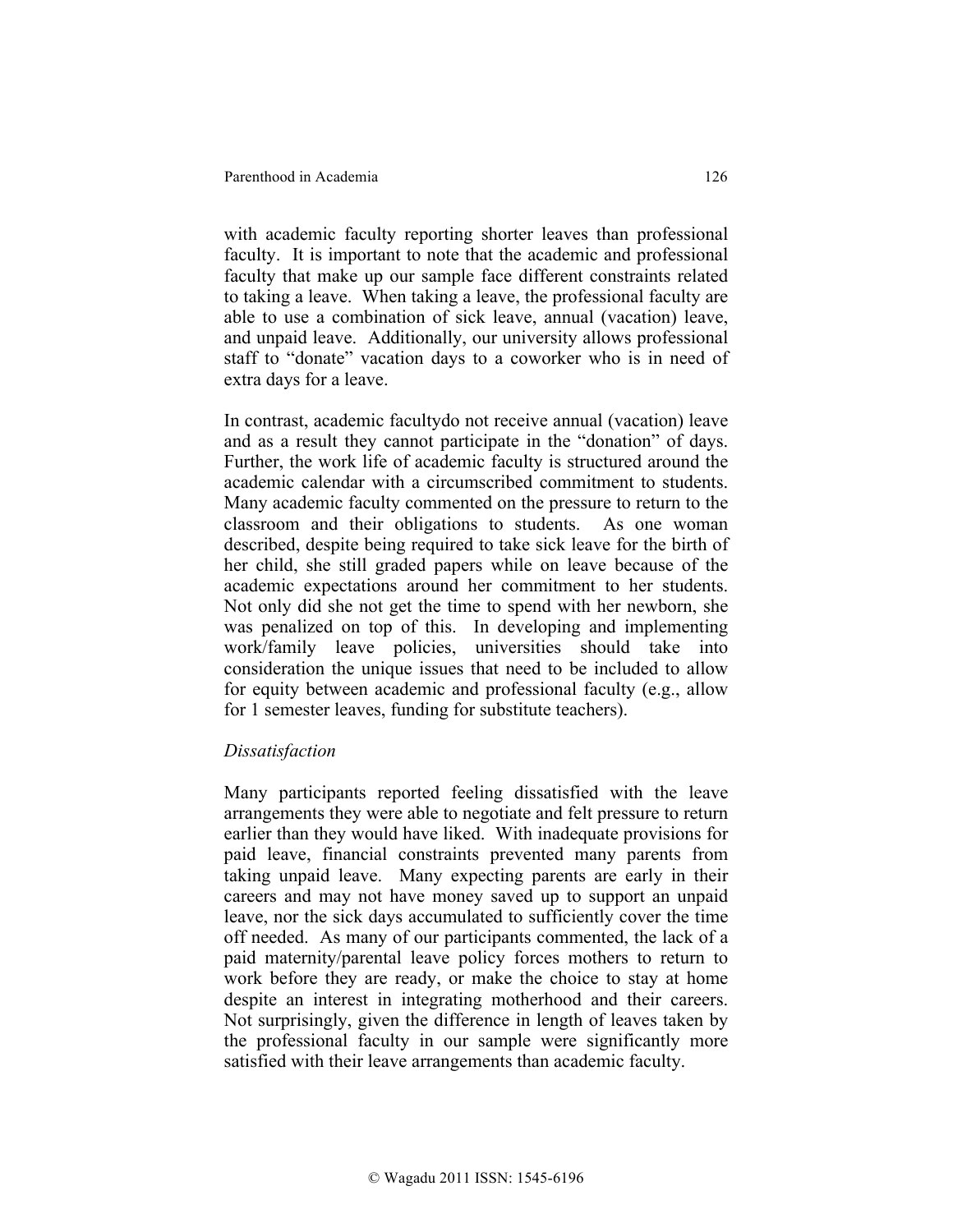There were very few significant gender differences on the quantitative questions in the current study. For the most part, men seemed to report attitudes and beliefs that were similar to women. However, this may be a power issue as the sample size for the men was small. With a larger sample size, some of the differences may become statistically significant. The lack of significant gender differences could also be due to a self-selection issue—i.e., it may be that men who had problems were the ones most likely to respond to the survey. Therefore, we are extremely hesitant to draw any conclusions regarding potential gender differences. Future research with a larger sample of men is suggested. Answers to the open-ended questions did provide some differences in terms of the themes reported by the male and female participants. Specifically, the mothers in our sample seemed to struggle with securing an adequate leave to recover from childbirth and sufficiently take care of their newborn; breastfeeding was particularly challenging. Fathers on the other hand felt cut off from and/or not recognized for their role in the care of their newborns. This is consistent with research that has found organizational culture, particularly in relation to parental leave, to be a significant predictor in father's involvement with their children (Haas, Allard, & Hwang, 2002).

#### *Breastfeeding accommodations*

Our breastfeeding data highlight struggles that are unique to women in attempting to balance career and family. Women in our sample clearly articulated the difficulties with breastfeeding their infants once they return to work . Despite strong advocacy for breastfeeding by the American Academy of Pediatrics (2005) and the Center for Disease Control (2009), barriers in the workplace made it impossible for several women in our sample to continue breastfeeding. In addition to allowing faculty and staff the time to pump breast milk, universities by law are supposed to "make a reasonable attempt to provide a private location for her to do so" (National Conference of State Legislatures, 2009). Our data indicated that the women in our sample struggled to find time and a place to pump, as well as with perceived cultural taboos about pumping in the workplace. Thus, it is clear that current national and state policies did not lead to sufficient accommodations for nursing faculty mothers.

In March 2010, the national health care reform legislation, the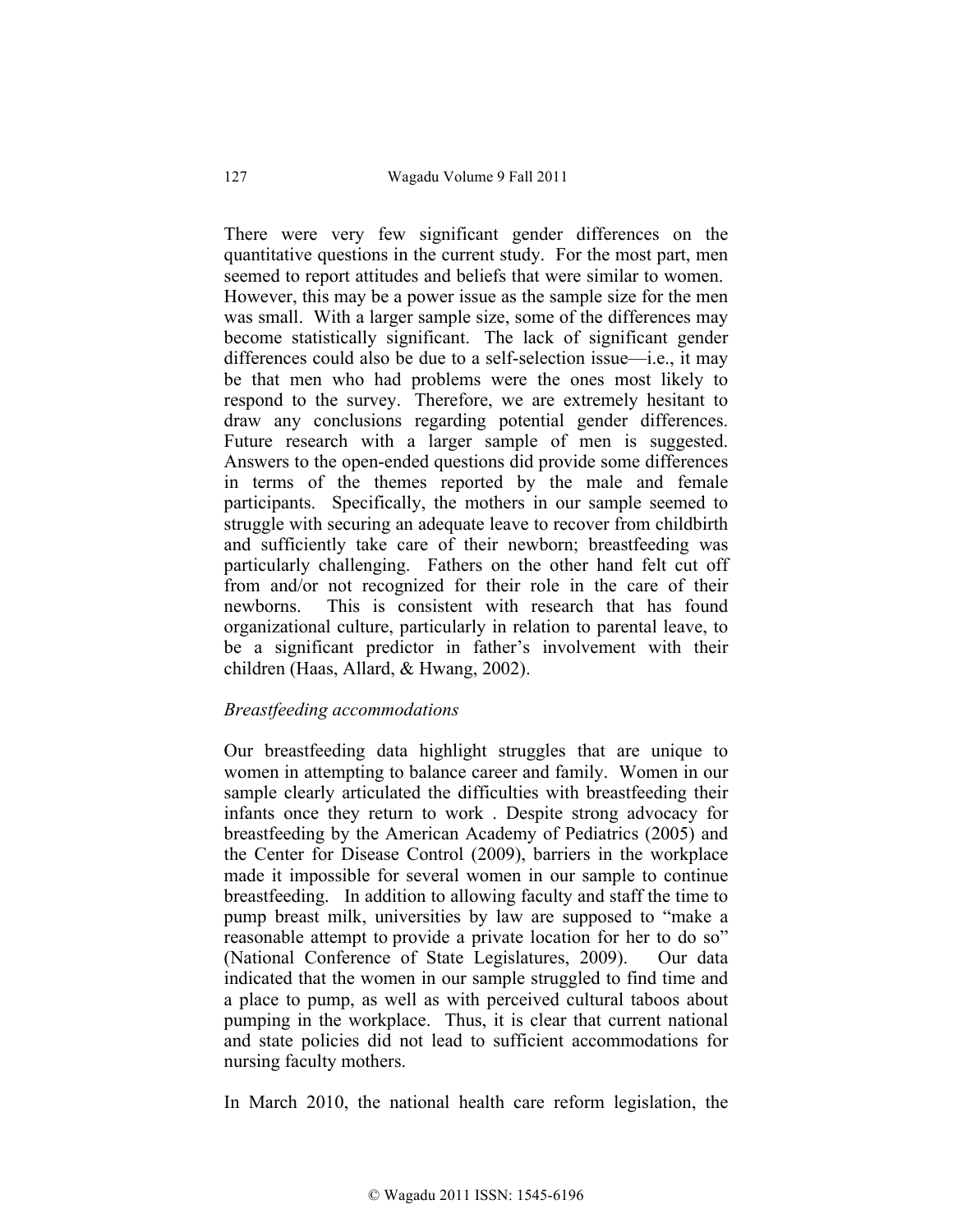Patient Protection and Affordable Health Care Act, was signed into law by President. It requires organizations with more than 50 employees to provide "A) a reasonable break time for an employee to express breast milk for her nursing child for 1 year after the child's birth each time such employee has a need to express the milk, and B) a place, other than a bathroom, that is shielded from view and free from intrusion from co-workers and the public, which may be used by an employee to express breast milk." [Patient Protection and Affordable Health Care HR 3590- Sec4207]. It remains to be seen whether or not such laws will be sufficient to support breastfeeding as an option for nursing mothers in the workplace.

Guidelines are already in place from the American Architectural Association for the creation of such dedicated 'lactation rooms' equipped with refrigerators, sinks, comfortable chairs, and designed for privacy (York, 2008). Such rooms are available in some businesses (Tuttle & Slavit, 2009) and universities (e.g. Duke, Yale, University of Iowa, Oregon State) and have been found to be helpful. But adequate, well-equipped spaces must be coupled with flexible work schedules so that women can find time during the day to breastfeed or pump in a non-frenzied atmosphere. Stress around breastfeeding is not healthy for mothers or infants. Pumping in the car, speeding home "full and uncomfortable," or giving up on breastfeeding should not be seen as adequate solutions to balancing the demands of parenting and career.

## **Conclusion: Need for Family Leave Policies**

Our data indicate that parents go to great lengths to figure out how to do a good job both at work and at caring for their newborns. A clear family leave policy would go a long way to providing the support necessary to enable parents to do a better job with both endeavors. Furthermore, research has consistently found that paid parental leave improves children's health, improves economic conditions of families, and benefits employers by reducing staff turnover (see Galtry & Callister, 2005).

A variety of factors are important to consider in meeting the diverse needs of mothers, fathers, and infants. For example, work/family policies should take into account the unique needs of women and men. While mothers must negotiate enough leave to support their recovery from childbirth and their ability to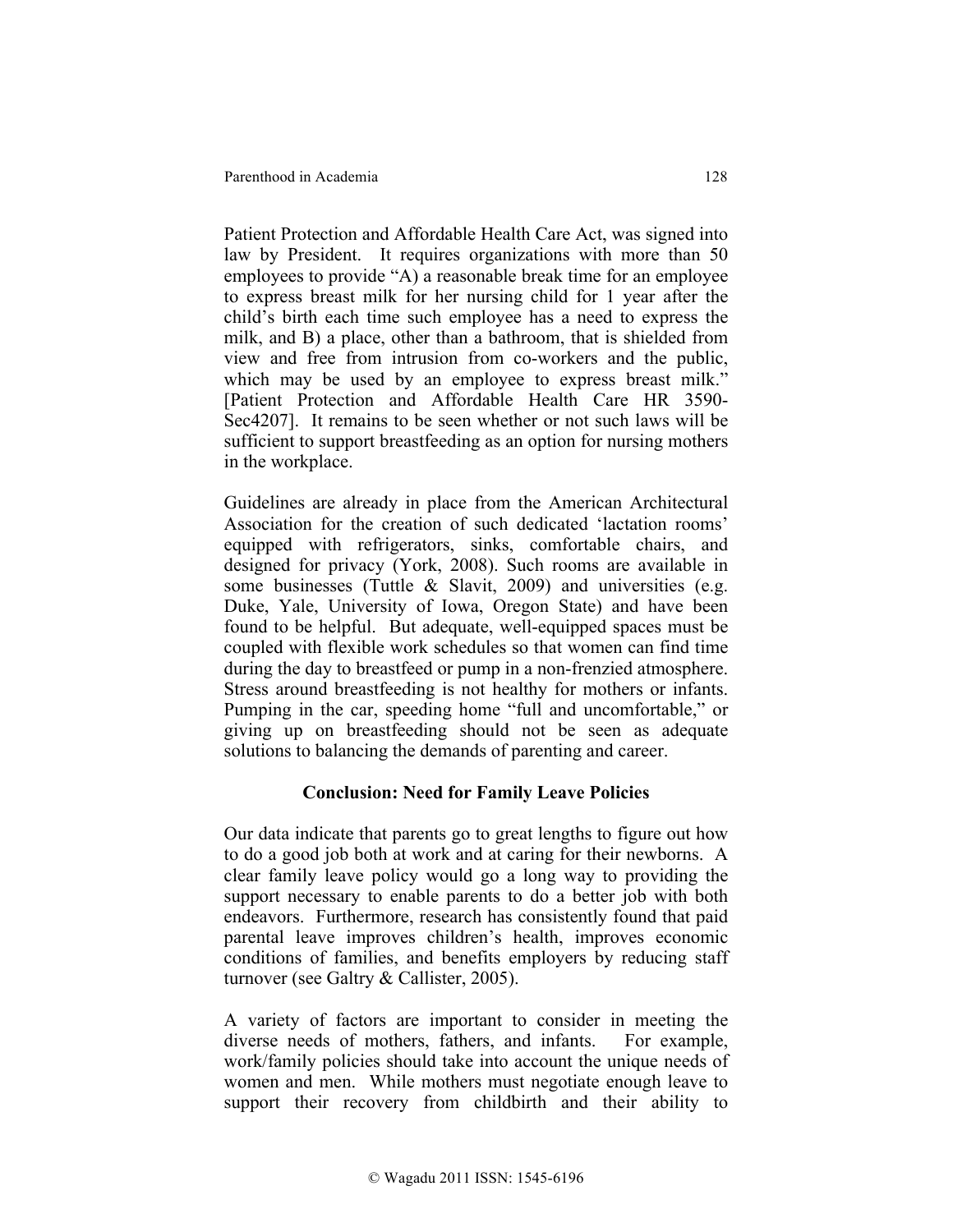breastfeed their newborns, recent research has supported the importance of family leave policies for fathers. Fathers who take some parental leave are more likely to share childcare responsibilities (Haas 1992; 1996) and spend more time with their children throughout their lives (Pleck, 1992; 1993). However, men are not free from gender discrimination. Supporting the comments of our male participants, Almer, Cohen and Single (2004) found that fathers who use flexible work arrangements were rated as having a greater lack of commitment to their job than mothers.

Additionally, family leave policies need to recognize the unique needs of professional and academic faculty. For example, it is often easier to find temporary replacements for professional faculty, whereas academic faculty it seems have a somewhat easier time finding time to integrate breastfeeding into their work day.

Some suggestions for policies provided by our participants include: flexible work hours, reduced work loads/part-time options with health benefits, shared positions, coverage for the work of professional and academic faculty when individuals are on parental leave, and parking passes allowing pregnant women closer parking options. As one of our participants aptly said,

Paid leave (preferably a whole semester – for the sake of the family as well as for the educational continuity for students, and administrative responsibilities of colleagues and department), reduced work-load after the end of parental leave and clear information are all needed in order to be productive faculty members and responsible and caring parents. Believe me, I know!! This latter statement is based on becoming a parent in the US while watching my European colleagues being able to balance their family and work life to a much better extent.

Several universities (e.g., The University of California system, The University of Virginia, Denison University, Michigan State University, Cornell University, Boston University) already have family friendly work policies that can serve as models (http://www.aaup.org/AAUP/issues/WF/leavepolicies.htm). For example, faculty at these universities are eligible for at least 6 weeks of paid leave and the option for modified duties (partial or full relief of teaching duties) upon return. Such efforts go a long way to creating a work environment that recognizes the importance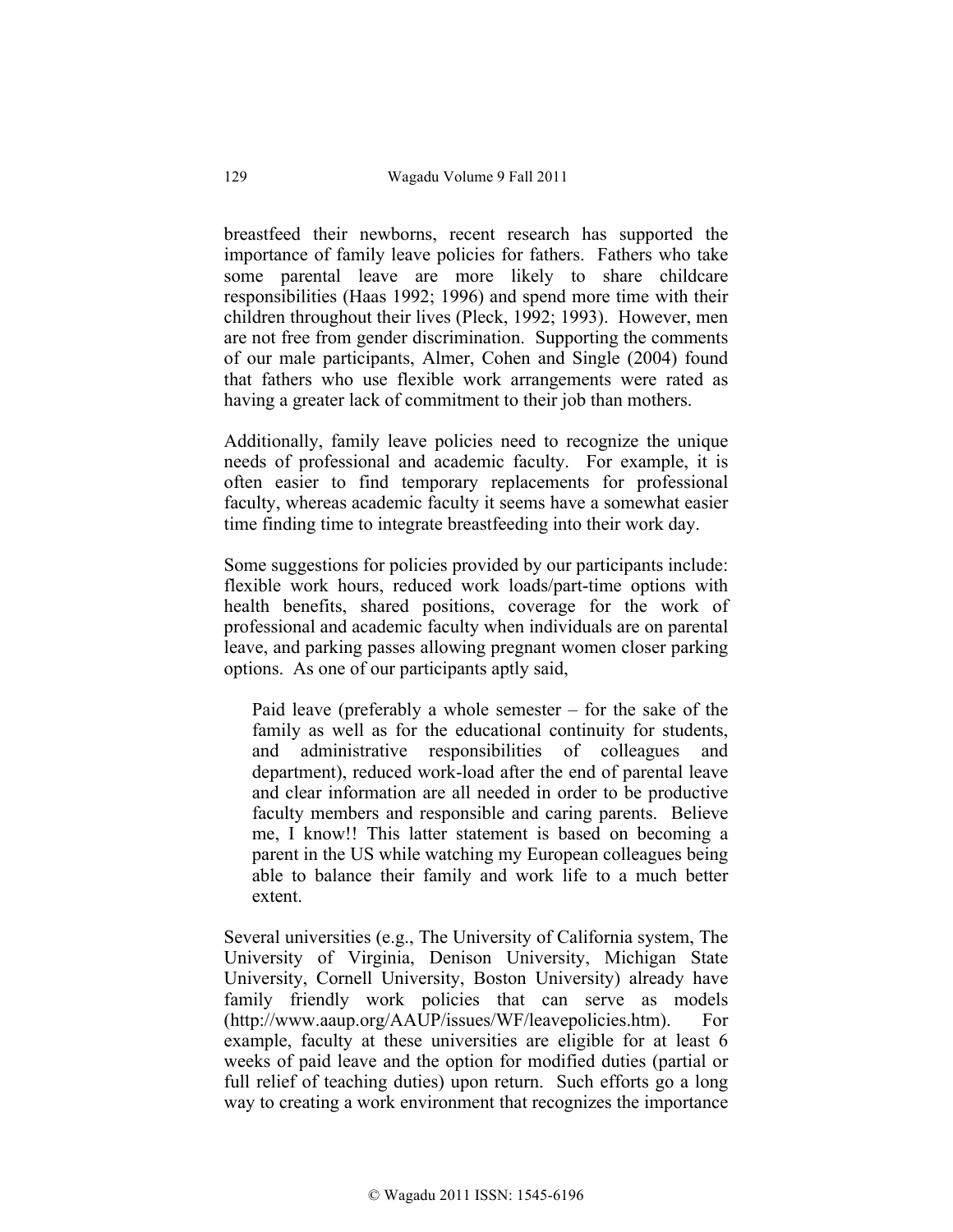of both professional and family obligations, further enabling universities to recruit and retain quality faculty and professional staff.

Yet adopting a work/family policy is just a first step. Policies also need to be well-publicized and supported by organizational cultural norms. Formalizing work/family policies, as Sullivan, Hollenshead, and Smith (2004) note "raises the visibility of policies so that both faculty members and administrators have a clearer understanding of the rules for using them". Without a formal, well-publicized policy, faculty and staff are left to negotiate idiosyncratic deals—deals that ranged considerably in our sample (from 0 to 52 weeks). These idiosyncratic deals were often made behind closed doors, leaving untenured faculty and staff without a permanent appointment at a distinct disadvantage. As our data show, individuals without tenure or permanent appointments, a common position for women in their prime childbearing years, felt their status affected their ability to negotiate a desired leave. Further, "making policies official increases goodwill among faculty, because their formal nature implies an equitable application of policy and demonstrates university support for families … Such openness leads to a more trusting relationship between faculty and administrators" (Sullivan, Hollenshead, & Smith, 2004, p. 26). Indeed, research outside of academia has found that idiosyncratic deals ("i-deals"), personal arrangements negotiated between individual workers and their employers, raise feelings of injustice among co-workers and create a lack of trust of supervisors (Greenberg et al., 2004; Rousseau, 2001).

Sullivan, Hollenshead, and Smith (2004) identified five key strategies universities and colleges should use when implementing successful work-family leave policies: "(1) formalize their policies and make them entitlements; (2) continually educate faculty and administrators about the policies; (3) address issues that discourage faculty from using work-family benefits; (4) use data to promote programs that support balance between work and family; and (5) foster collaboration between champions of individual policies and relevant institutional committees" (p. 26). Thus, there are good models and strategies for implementing clear and formalized family-friendly policies in an academic setting. Our data clearly reveal the immediate and urgent need for such supports.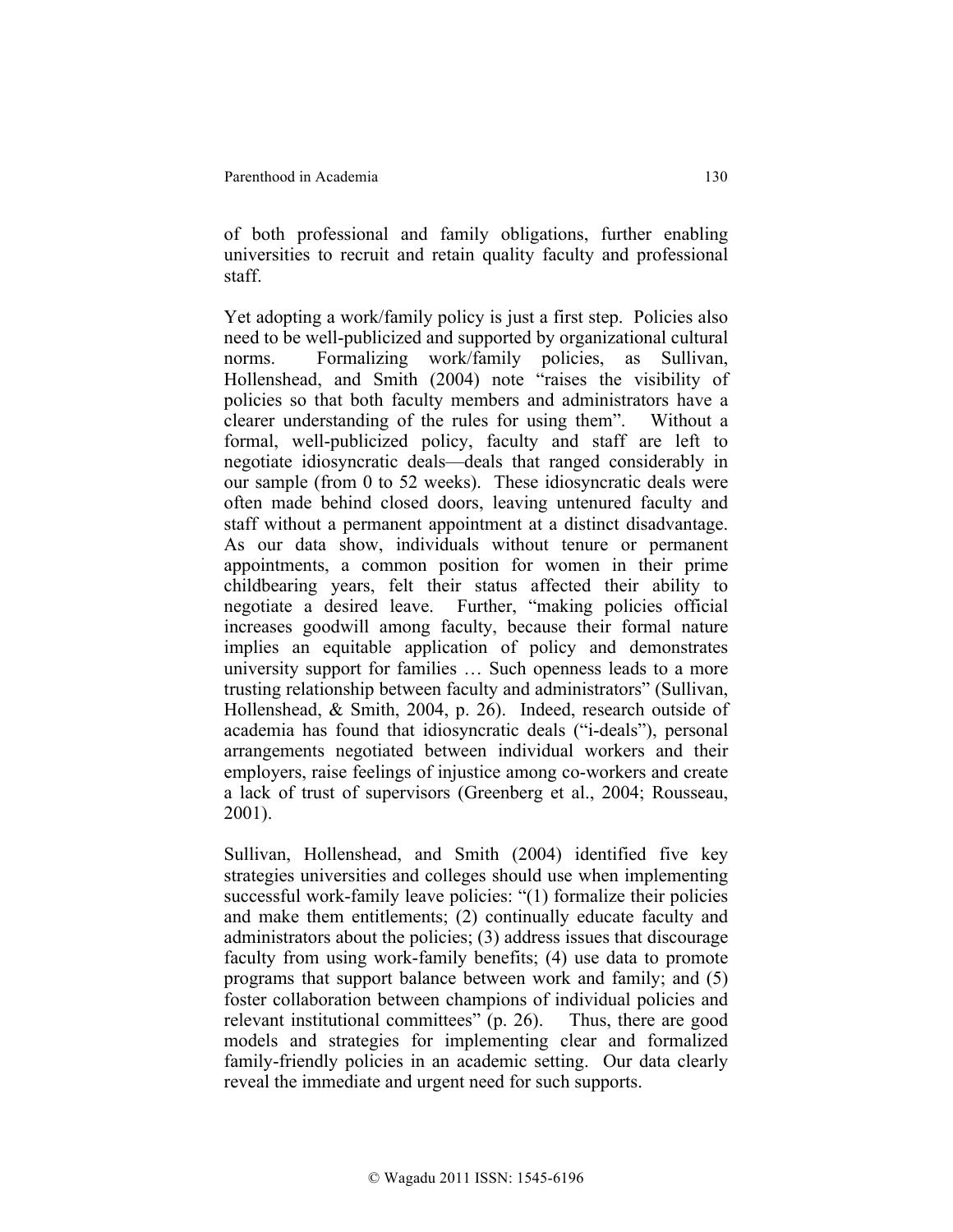Figure 1. *Amount of parental leave taken by female academic faculty and professional faculty.*

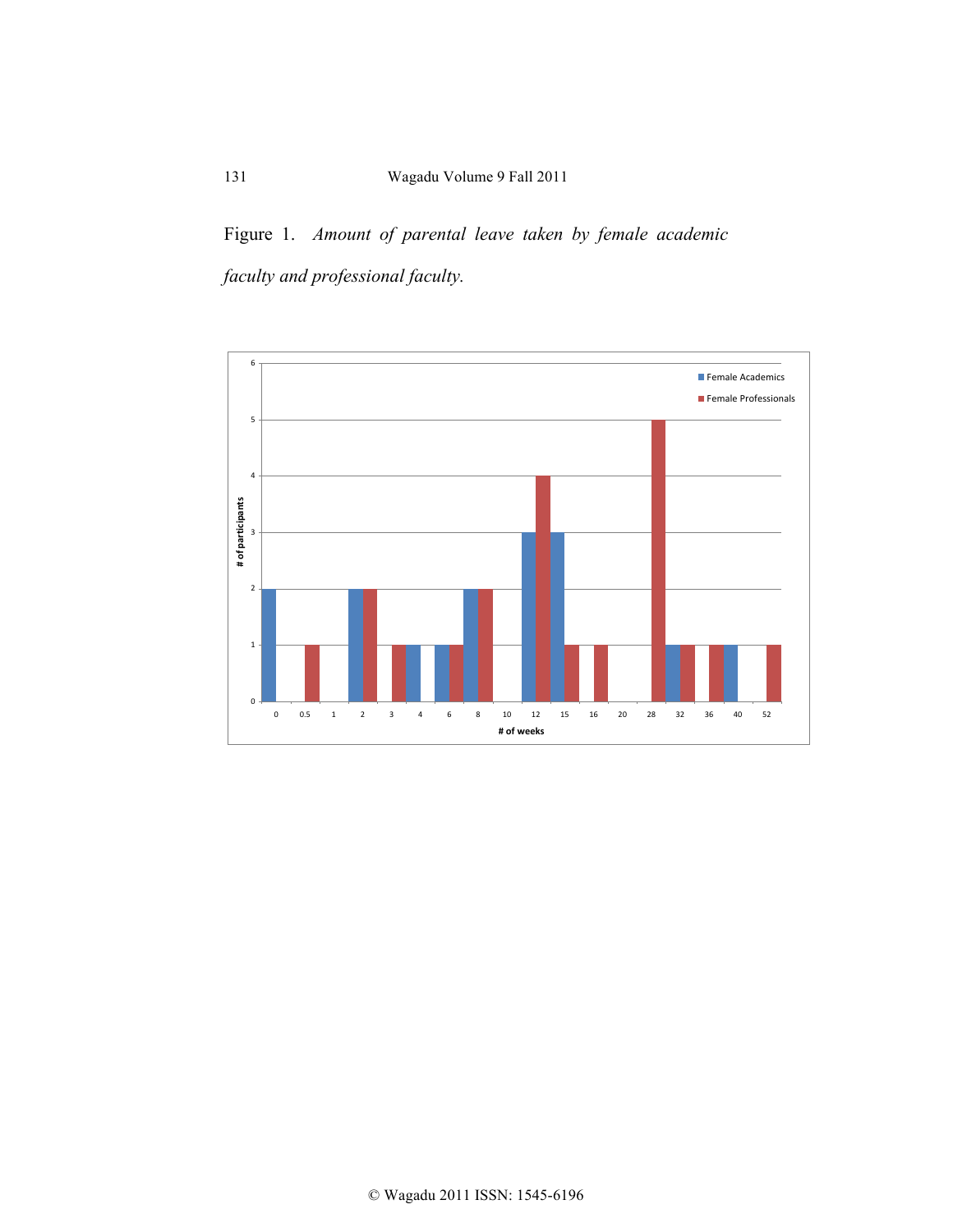Figure 2. *Amount of parental leave taken by male academic faculty and professional faculty.*

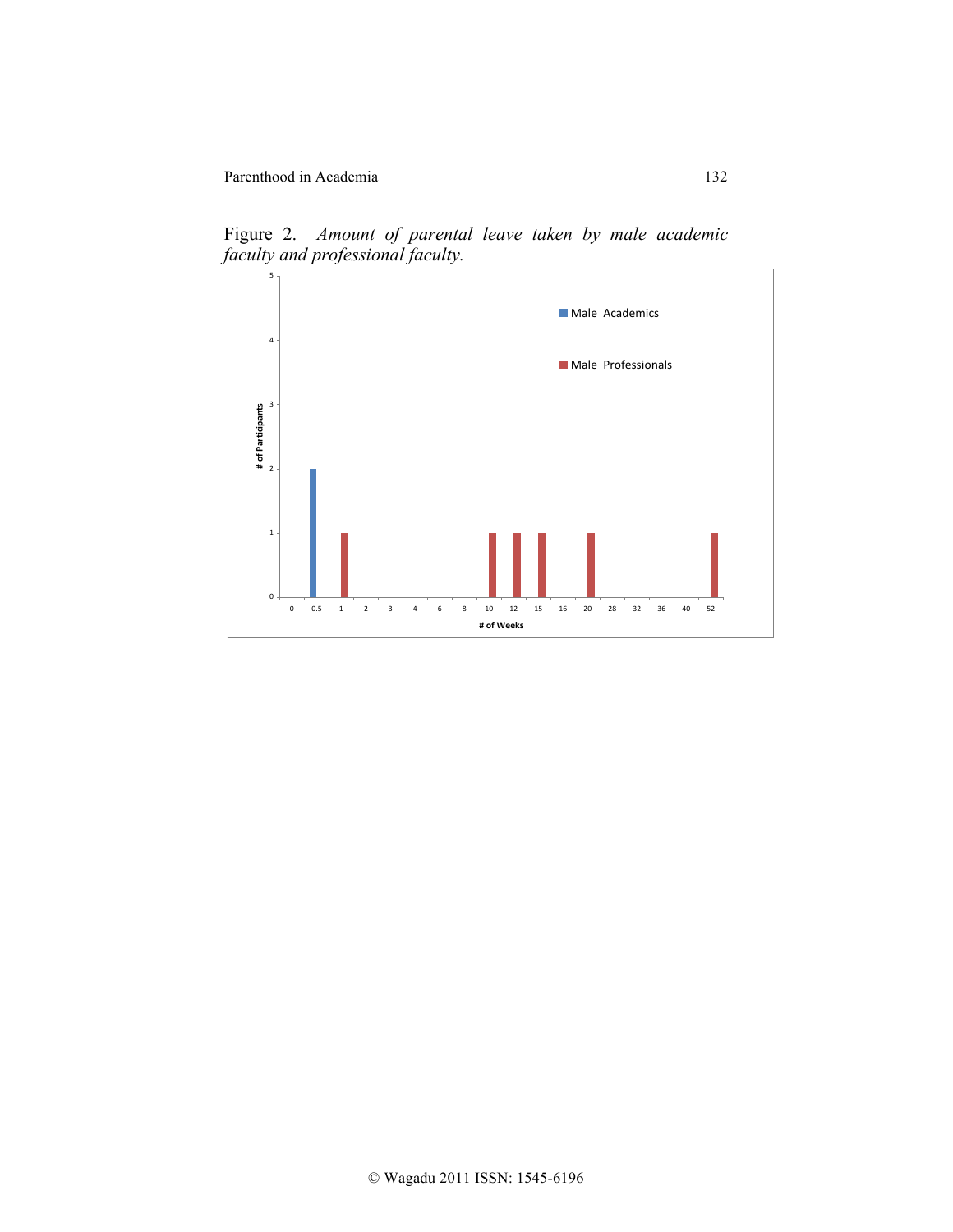

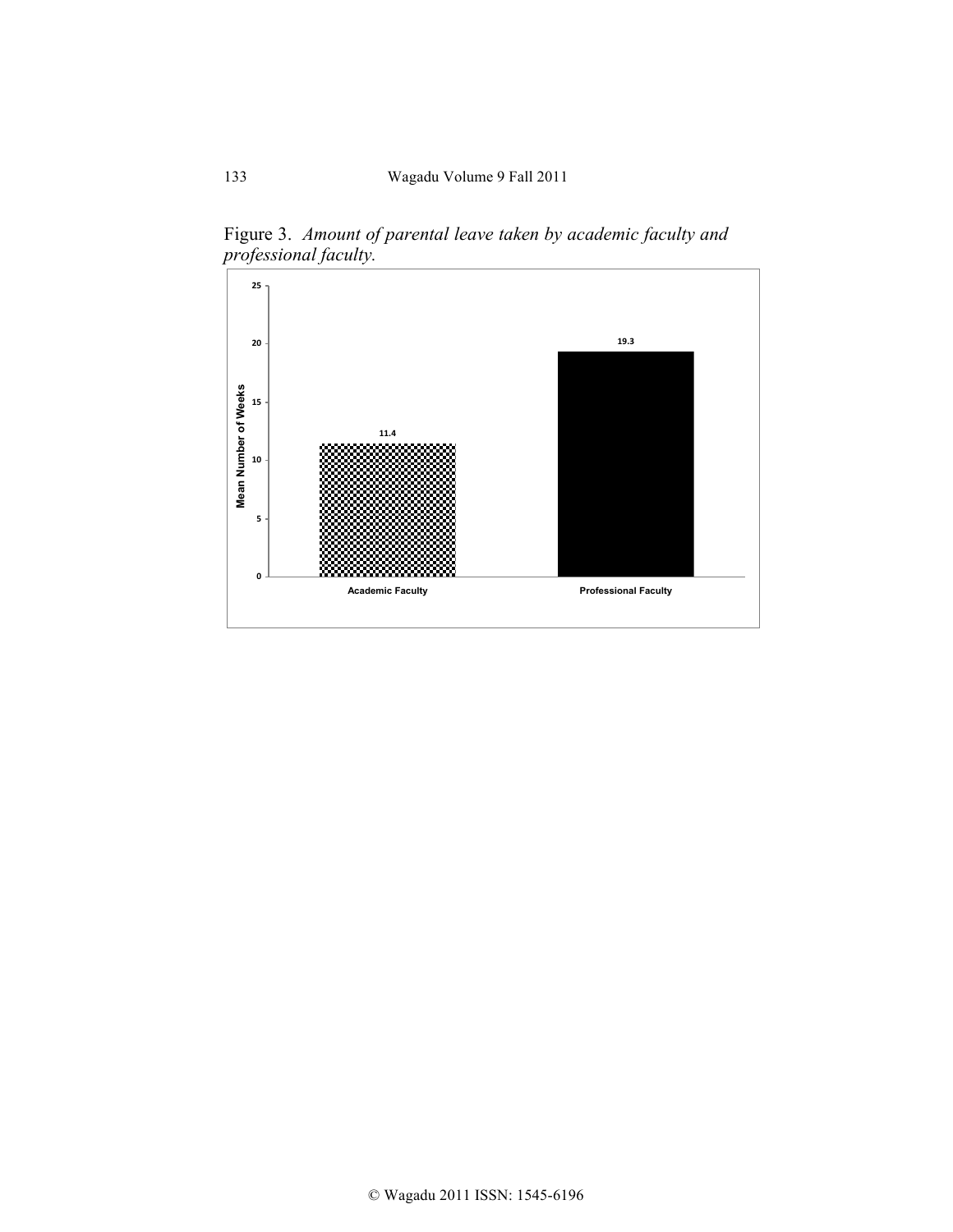#### **REFERENCES**

- Almer, E. D., Cohen, J. R. & Single, L. E. (2004). Is it the kids or the schedule?: The incremental effect of families and flexible scheduling on perceived career success. *Journal of Business Ethics, 54,* 51-65.
- American Association of University Professors. (2001). *Statement of Principles on Family Responsibilities and Academic Work.*  Retrieved June 1, 2011 from http://www.aaup.org/AAUP/pubsres/policydocs/contents/wor kfam-stmt.htm.
- American Academy of Pediatrics. (2005). Breastfeeding and the use of human milk, section on breastfeeding. *Pediatrics, 115 (2),* 496-506. (doi:10.1542/peds.2004-2491).
- Berger, L., Hill, J., & Waldfogel, J. (2005). Maternity Leave, Early Maternal Employment and Child Health and Development in the US. *Economic Journal*, *115*(501), F29-47.
- Boushey, H. (2009). *Women Still Primary Breadwinners.* Washington: Center for American Progress.
- Centers of Disease Control and Prevention. Breastfeeding Report Card – United States, 2009. Retrieved January 5, 2010 from http://www.cdc.gov/BREASTFEEDING/DATA/report\_card.ht m#Legislation.
- Commission on Family and Medical Leave. (1996). A Workable Balance: Report to Congress on Family and Medical Leave Policies. Washington, D.C.: U.S. Department of Labor, Women's Bureau.
- Drago, R., & Williams, J. (2000). A Half-Time Tenure Track Proposal. *Change,* 32(6), 46-51.
- Drago, R., Colbeck, C. L., Stauffer, K. D. Pirretti, A., Burkum, K., Fazioli, J., et al. (2006). The Avoidance of Bias Against Caregiving: The Case of Academic Faculty. *The American Behavioral Scientist,* 49(9), 1222-1247.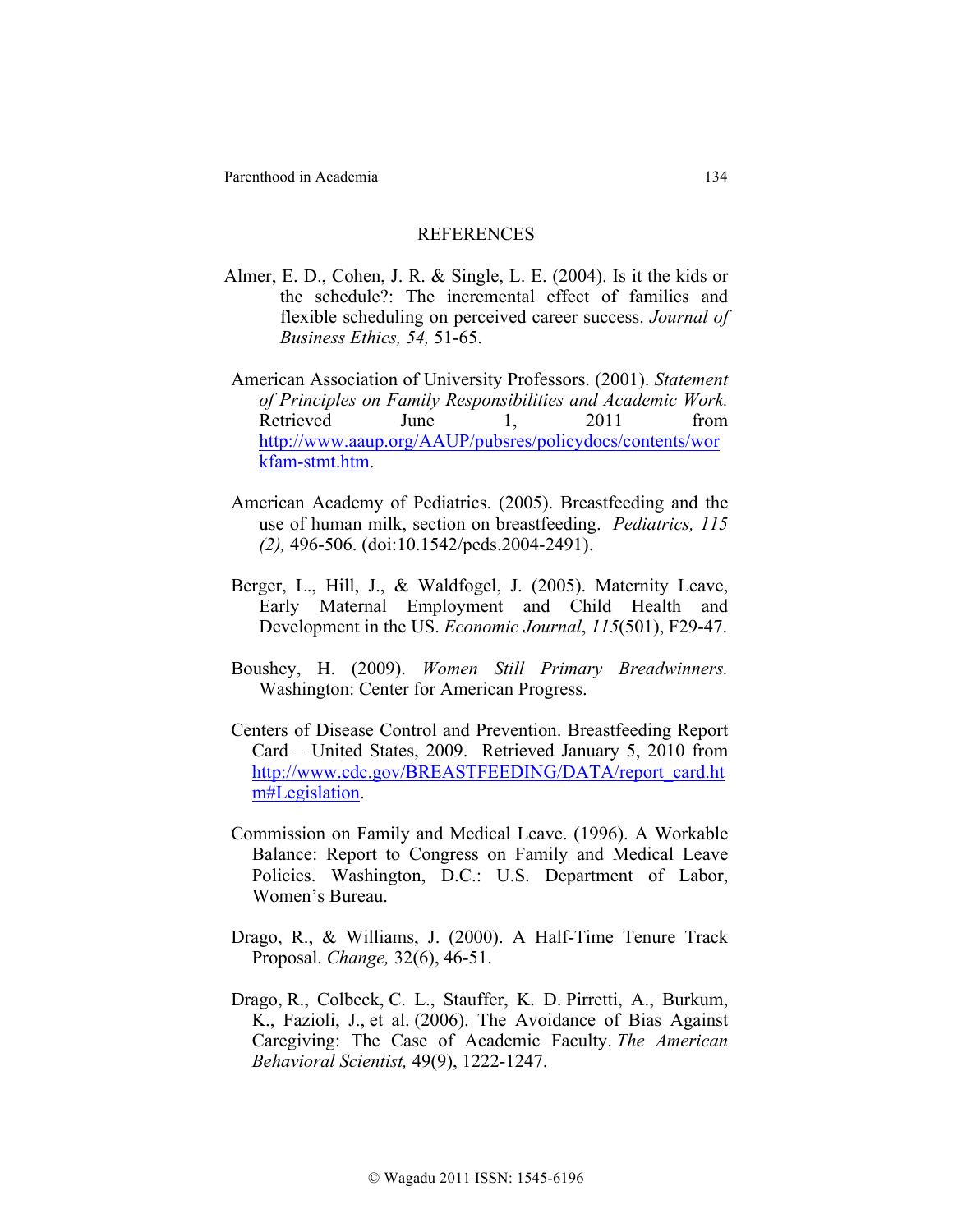- Galinsky, E., Aumann, K., & Bond, J. (2008). *Times are Changing: Gender and Generation at Work and at Home.* New York: Family Work Institute.
- Galtry, J. & Callister, P. (2005). Assessing the Optimal Length of Parental Leave for Child and Parental Well-Being: How Can Research Inform Policy? *Journal of Family Issues,* 26 (2), 219- 246.
- Glazer-Raymo, J. (1999). *Shattering the Myths: Women in Academe.* Baltimore, MD: Johns Hopkins University Press.
- Greenberg, J., Roberge, M. E., Ho, V. T., & Rousseau, D. M. (2005). Fairness as an "i-deal": Justince in under-the-table employment arrangement. In J. Martocchio (Ed.), *Research in personnel and human resource management* (Vol. 22, pp. 1- 34). San Diego, CA: Elsevier.
- Haas, L. (1996). Family Policy in Sweden. *Journal of Family and Economic Issues*, 17, 47-92.
- Haas, L. (1992). *Equal Parenthood and Social Policy: A Study of Parental Leave in Sweden.* Albany, New York: SUNY Press.
- Haas, L., Allard, K., & Hwang, P. (2002). The impact of organizational culture on men's use of parental leave in Sweden. *Community, Work, and Family, 5*(3), 319-42.
- Heath, J. A., Ciscel, D. H., & Sharp, D. C. (1998). Too Many Hours, Too Little Pay: The Impact of Market and Household Hours on Women's Work. *Journal of Economic Issues,* 32, 2, 587-594.
- Hollenshead, C. S., Sullivan, B., Smith, G. C., August, L., & Hamilton, S. (Summer, 2005). Work/Family Policies in Higher Education: Survey Data and Case Studies of Policy Implementation. *New Directions for Higher Education,* 130, 41-65.
- Hyde, J. S. (1995). Women and Maternity Leave: Empirical Data and Public Policy. *Psychology of Women Quarterly, 19*, 299- 313.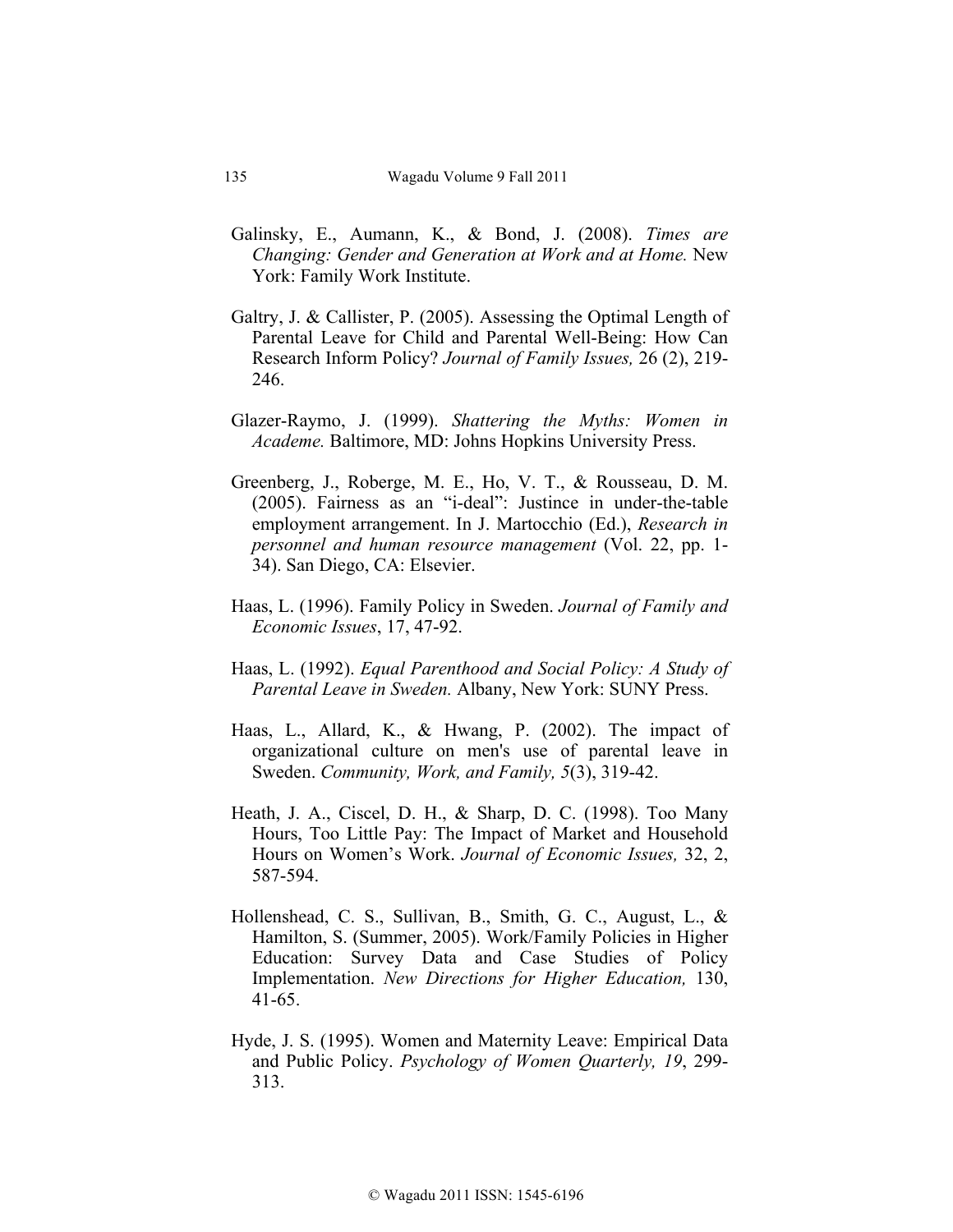- Institute for Women's Policy Research (April, 2009). *Fact Sheet.* Retrieved February 12, 2010 from http://www.iwpr.org/pdf/C350a.pdf
- Kramer, A. (2008). Unions as Facilitators of Employment Rights: An Analysis of Individuals' Awareness of Parental Leave in the National Longitudinal Survey of Youth. *Industrial Relations, 47,* 651-658.
- Mason, M. A., & Goulden, M. (2002). Do Babies Matter? The Effect of Family Formation on the Lifelong Careers of Academic Men and Women. *Academe,* 6, 21-27.
- Mason, M. A., & Goulden, M. (2004). Do Babies Matter (Part II)? Closing the Baby Gap. *Academe Online*, 90:6.
- National Conference of State Legislatures (2009). 50 State Summary of Breastfeeding Laws monitored by the National Conference of State Legislatures. Retrieved on January 6, 2010 from the state of  $\sim$  100 from the state of  $\sim$  100 from the state of  $\sim$  100 from the state of  $\sim$  100 from the state of  $\sim$  100 from the state of  $\sim$  100 from the state of  $\sim$  100 from the state of  $\sim$  100 f http://www.usbreastfeeding.org/LegislationPolicy/StateLegislat ion/tabid/93/Default.aspx
- Orloff, A. (1993). Gender and the Social Rights of Citizenship: The Comparative Analysis of Gender Relations and Welfare States. *American Sociological Review, 58*, 303-328.
- Patient Protection and Affordable Health Care H.R. 3590-Sec4207 (2010). Retrieved on July 17, 2010 from http://www.gpo.gov:80/fdsys/pkg/BILLS-111hr3590ENR/pdf/BILLS-111hr3590ENR.pdf.
- Pleck, J. H. (1992). Fathers and Parental Leave: A Perspective. In D. E. Friedman, E. Galinsky, & V. Plowden (Eds.), *Parental Leave and Productivity: Current Research* (pp. 17-20). New York: Families and Work Institute.
- Pleck, J. H. (1993). Are "Family Supportive" Employer Policies Relevant to Men? In J. C. Hood (Ed.), *Men, Work, and Family*  (pp. 217-237). Newbury Park, CA: Sage.
- Reinharz, S. (1992). *Feminist Methods in Social Research*. New York: Oxford University Press.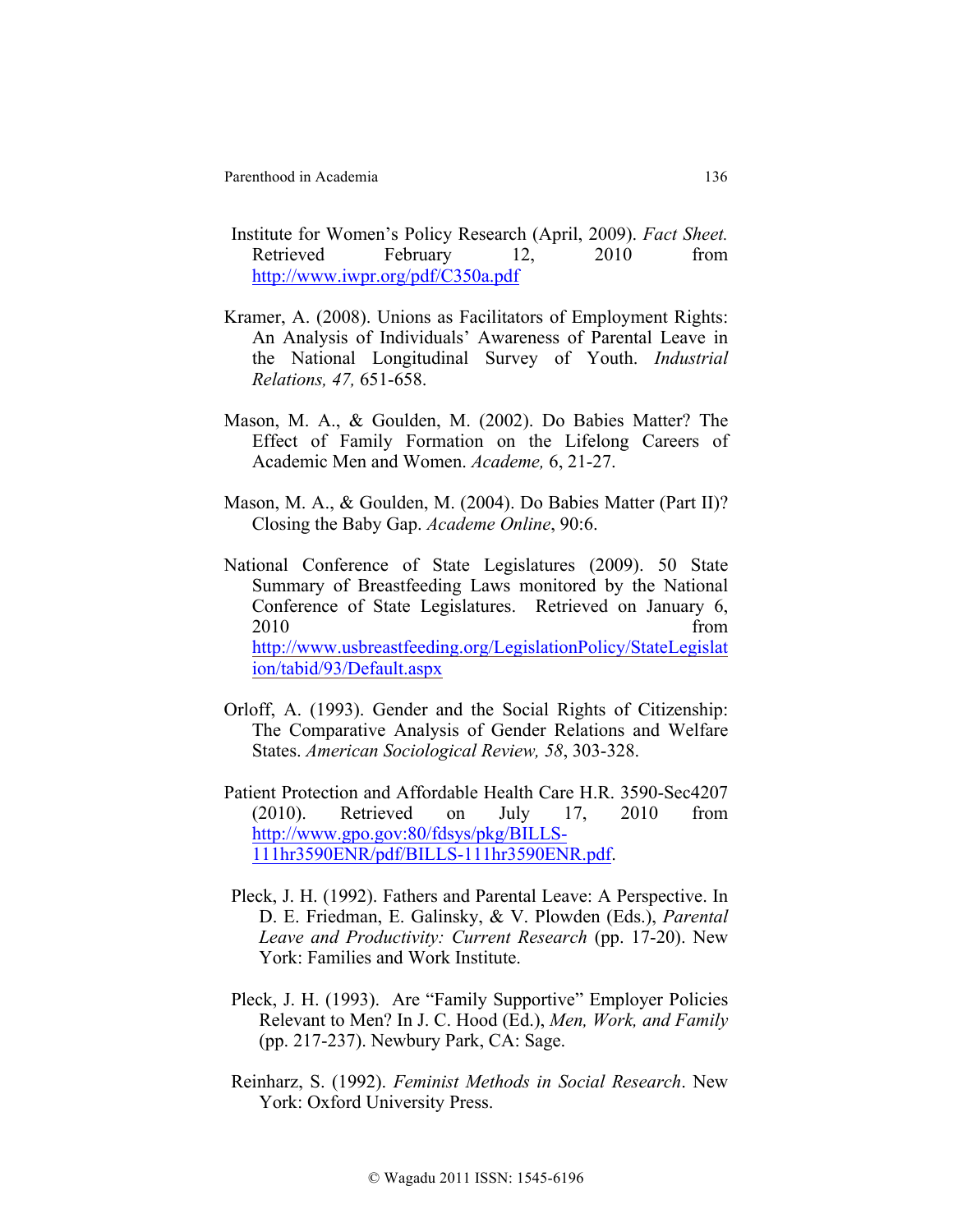- Rousseau, D. (2001). The Idiosyncratic Deal: Flexibility versus Fairness? *Organizational Dynamics*, 29(4), 260-273.
- Ruhm, Christopher J. (2004). Parental Employment and Child Cognitive Development, *Journal of Human Resources*, 39(1), Winter, 155-192.
- Sullivan, B., Hollenshead, C. & Smith, G. (2004). Developing and Implementing Work-Family Policies for Faculty. *Academe,*  24-27.
- Tuttle, C.R. & Slavit, W.I. (2009). Establishing the business case for breastfeeding. *Breastfeeding Medicine, 4, Supplement 1,*  S59-62, doi:10.1089/bfm.2009.0031.
- U.S. Bureau of Labor Statistics (2009). *Employment and Earnings, Annual Averages 1998 and 2008*. Retrieved February 8, 2010 http://www.dol.gov/wb/factsheets/Qf-ESWM08.htm
- U.S. Bureau of Labor Statistics (2009). *Quality of life Benefits*. Retrieved January 9, 2010 http://www.bls.gov/ncs/ebs/benefits/2009/ownership/civilian/t able24a.htm
- U.S. Bureau of Labor Statistics (2009). *Employment and Earnings, Annual Averages 1998 and 2008*. Retrieved January 9, 2010 http://www.dol.gov/wb/factsheets/Qf-ESWM08.htm
- U.S. Bureau of Labor Statistics (2009). *Employee Benefits in the United States, March 2009"*. Retrieved January 9, 2010 http://www.bls.gov/news.release/pdf/ebs2.pdf
- U.S. Department of Health and Human Services (2011). *The Surgeon-General's Call to Support Breastfeeding.* Retrieved May 23, 2011 from http://www.surgeongeneral.gov/topics/breastfeeding/calltoacti ontosupportbreastfeeding.pdf
- Waldfogel, J. (2001). Family and Medical Leave: Evidence From the 2000 Surveys. *Monthly Labor Review* September:17-23.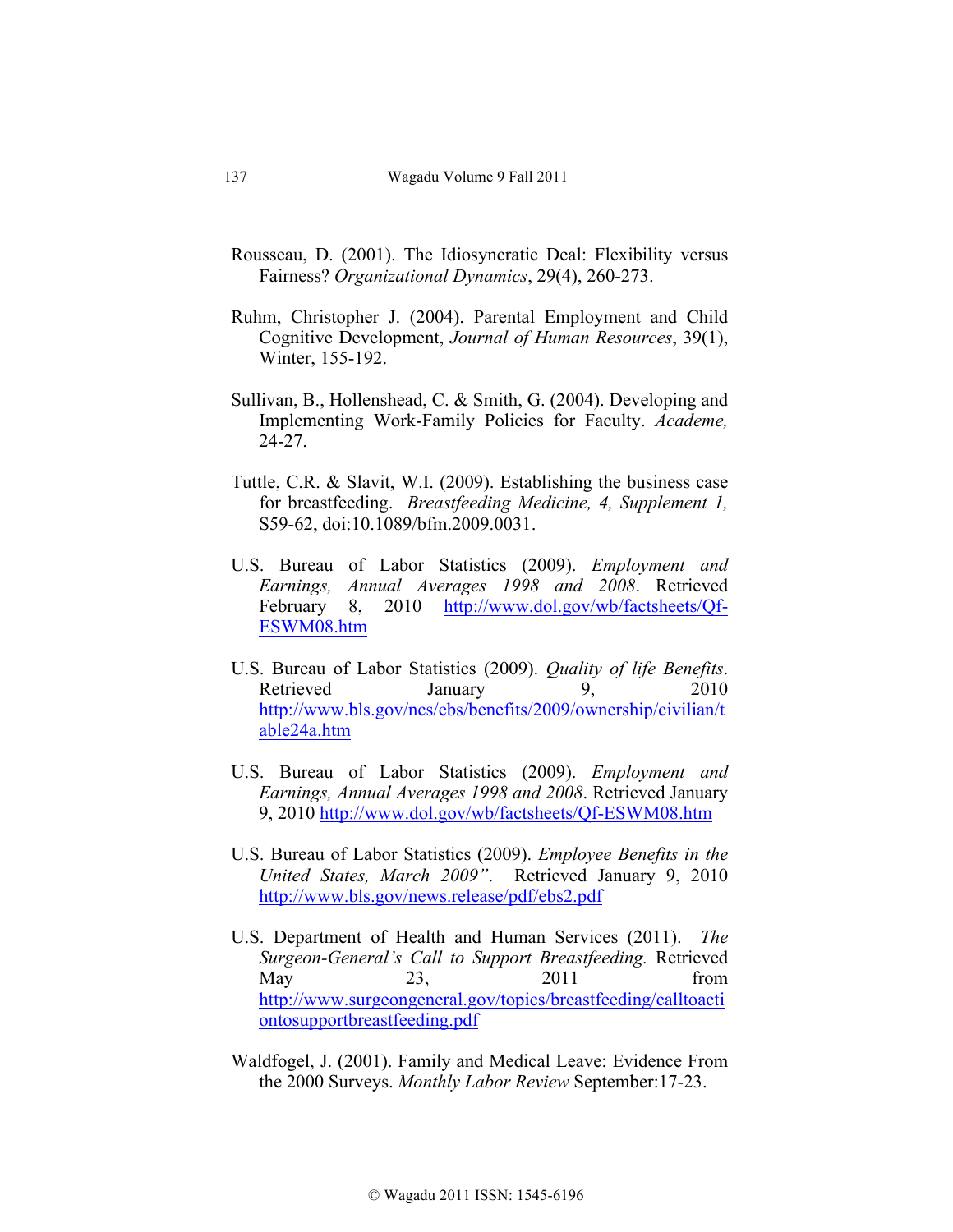Parenthood in Academia 138

York, Liz (2008). Lactation room design. AIA [American Institute of Architects] Best Practices. Retrieved January 5, 2010 from http://www.aia.org/aiaucmp/groups/ek\_public/documents/pdf/a iap037226.pdf